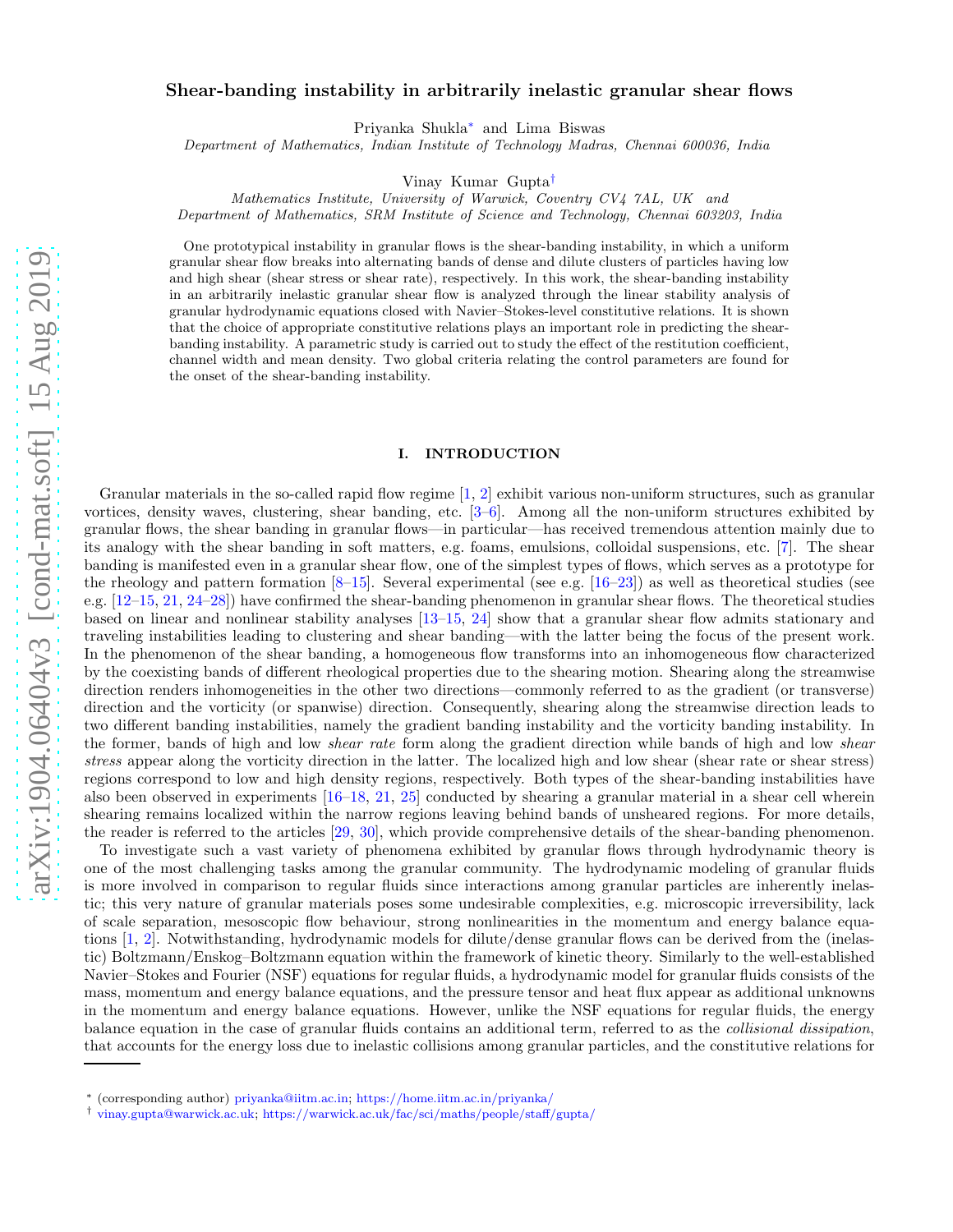the pressure tensor and heat flux are, in general, quite different from the Navier–Stokes' and Fourier's laws for regular fluids. For granular fluids, the constitutive relations for the pressure tensor, heat flux and collisional dissipation are typically derived from the Boltzmann equation (in the dilute case) or from the Enskog–Boltzmann equation (in the dense case) by means of the Chapman–Enskog expansion at first-order of expansion, see e.g. [\[10](#page-19-15), [31](#page-19-16)[–34\]](#page-19-17). Alternatively, these constitutive relations can also be derived from the moment equations, see e.g. [\[9,](#page-19-18) [35](#page-19-19)[–39](#page-19-20)]. It is worthwhile to note that determining the constitutive relations from the moment equations is not only much simpler than that by the Chapman–Enskog expansion performed on the full Boltzmann equation but can also yield more accurate constitutive relations on considering more moments [\[39](#page-19-20)]. The mass, momentum and energy balance equations for granular flows closed with the first-order constitutive relations are referred to as the *granular NSF equations*. The validity of the granular NSF equations—even for rapid granular flows  $[1, 2]$  $[1, 2]$ —is subjected to the conditions under which the constitutive relations for the pressure tensor, heat flux and collisional dissipation are derived. Hence the constitutive relations involved in the granular NSF equations ought to be chosen carefully, especially while dealing with dense granular flows for which the "molecular chaos" assumption is inadequate.

The papers [\[9](#page-19-18), [35\]](#page-19-19) by Jenkins and Richman (JR) may be regarded as the pioneering works which derive the balance equations and associated constitutive relations for dense granular gases of identical rough circular disks and spheres, respectively, based on the revised Enskog theory. It is important to note that the restitution coefficient  $e$  in the JR model enters only the energy balance equation through the collisional dissipation while the pressure tensor and heat flux do not depend on e due to the approximations made in their theories. Consequently, the NSF transport coefficients—that appear in the constitutive relations for the pressure tensor and heat flux—from the JR model are essentially the same as those for regular (elastic) fluids. Furthermore, the JR model was derived for nearly elastic  $(e \approx 1)$  granular fluids. Despite these limitations, the JR model has been widely exploited since its derivation and has been validated against particle simulations [\[40](#page-19-21)] as well as against experiments [\[41](#page-19-22)] for nearly elastic granular flows. The JR model has also been employed in analyzing various instabilities in granular flows. For instance, Alam et al. [\[42\]](#page-19-23) investigated the shear-banding instability in two-dimensional dilute and dense granular shear flows using different variants of the JR model. In [\[42](#page-19-23)], the authors essentially considered different models for the global equation of state (i.e. for pressure) and for the shear viscosity (with and without a viscosity divergence term in its expression) while keeping the other transport coefficients the same as those in the original JR model, and they showed that some of their models underpin the shear banding while the others do not. Moreover, they also established that the onset of the shear-banding instabilities could be predicted with the knowledge of the pressure and shear viscosity of the system. This result indicates that the emergence of the shear banding is linked to the transport properties and, hence, to the choice of constitutive relations. Therefore, the selection of constitutive relations is crucial in describing instabilities and patterns in granular flows.

In another study on the the shear banding, Khain & Meerson [\[12\]](#page-19-6) substantiated that the experimentally observed shear-banding instabilities could not be perceived with the usual constitutive relations for dense granular gases; however, shear bands, miraculously, appear on slightly changing the coefficient of the shear viscosity since the shear viscosity diverges at a lower density than the other transport properties. Note that the shear-banding instability predictions of both Alam *et al.* [\[42](#page-19-23)] and Khain & Meerson [\[12\]](#page-19-6) are valid only for the nearly elastic (or quasi-elastic) granular flows. However, in order to understand instability induced patterns in arbitrarily inelastic granular flows correctly, one must utilize proper constitutive relations which incorporate all the microscopic features of granular materials [\[1](#page-18-0), [2](#page-18-1), [43](#page-20-0)].

To overcome the "nearly elastic" limitation of the JR model, Garzo & Dufty [\[32](#page-19-24)] performed the Chapman–Enskog expansion on the Enskog–Boltzmann equation and, in contrast to the JR model, obtained the restitution coefficientdependent NSF-level constitutive relations for dense granular gases of hard spheres. Subsequently, the results of Garzó & Dufty  $[32]$  were generalized to an arbitrary dimension d by Lutsko  $[44]$ . We shall refer to the constitutive relations obtained in Refs. [\[32](#page-19-24)] and [\[44\]](#page-20-1) by the GDL model. The main differences between the JR and GDL models are as follows: (i) the heat flux in the latter contains an additional term proportional to the density gradient that vanishes identically for elastic particles; this term is absent in the former and (ii) all the transport coefficients depend on the restitution coefficient  $e$  in the latter while only the collisional dissipation depends on  $e$  in the former. As a consequence, the GDL model is not limited to nearly elastic granular fluids. Recently, Almazán *et al.* [\[45](#page-20-2)] conducted a comparative study of the Faraday instability in granular flows through the JR and GDL models and through the event-driven simulations, and also concluded that the choice of appropriate constitutive relations is crucial for analyzing granular patterns.

There have been several theoretical studies on the shear-banding instability in a granular uniform shear flow (USF) for quasi-elastic particles, and thus all of them are valid only for nearly elastic granular fluids. Nonetheless, to the best of authors' knowledge, the shear-banding instability in arbitrarily inelastic dense granular flows has never been addressed theoretically. One of the reasons—among others—is that the granular NSF equations are valid strictly for processes involving small spatial gradients, and moreover since the (reduced) shear rate in the granular USF is inversely proportional to the collision frequency, small spatial gradients (the validity region of the NSF equations)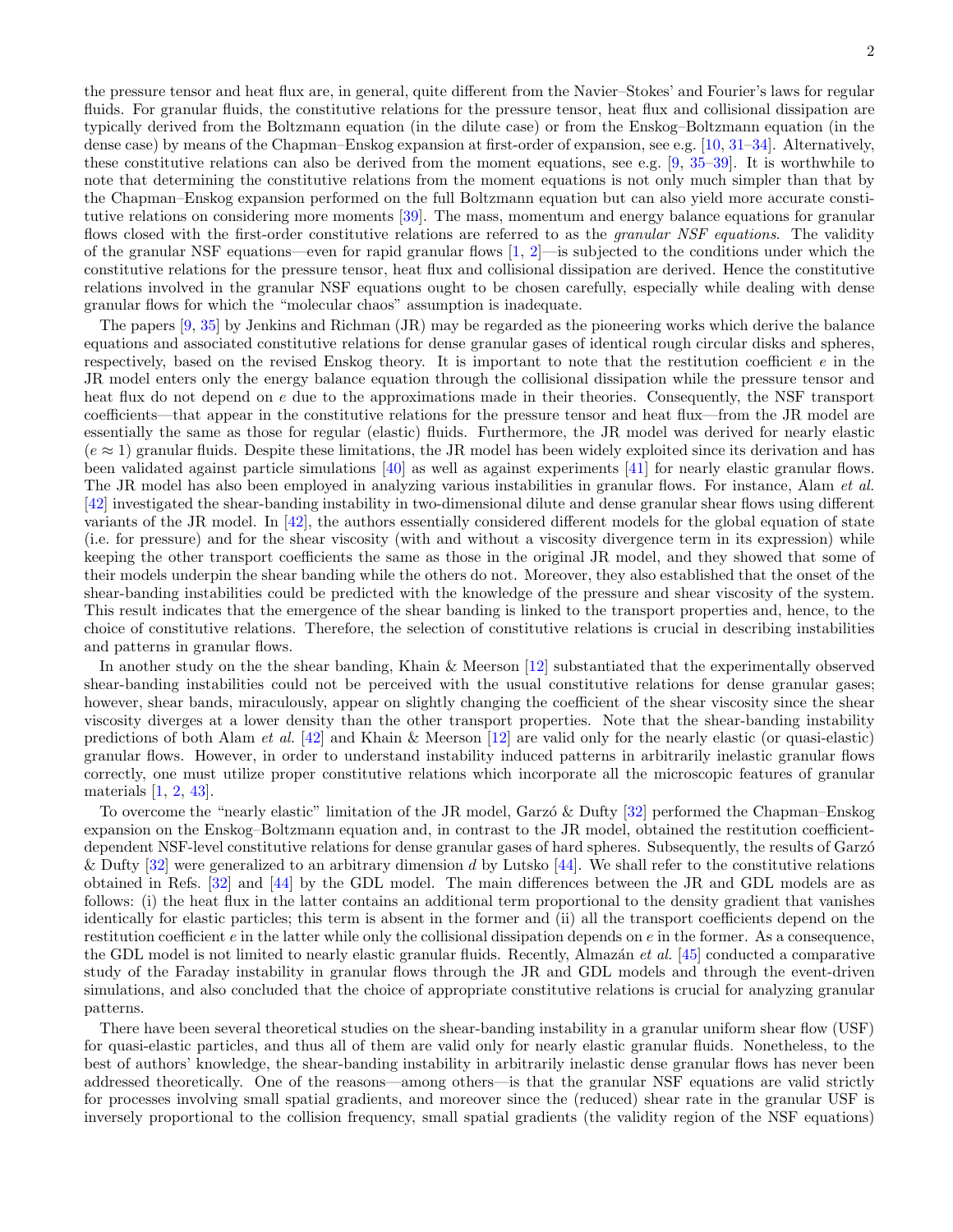would again mean large restitution coefficient (or nearly elastic particles) [\[46](#page-20-3), [47\]](#page-20-4). Furthermore, the granular USF state is inherently anisotropic and hence requires the *generalized* transport coefficients for predicting the instabilities in the USF correctly [\[47\]](#page-20-4). The generalized transport coefficients depend on the shear rate and have tensorial form. For dilute granular flows, the generalized transport coefficients were independently obtained by Lutsko  $[46]$  and Garzo  $[47]$ , and have been utilized by Garzó [\[47\]](#page-20-4) to analyze the linear stability of the USF. From his linear stability analysis, Garzó [\[47\]](#page-20-4) showed significant discrepancies between the results obtained with the generalized transport coefficients and usual NSF transport coefficients; nonetheless, the unavailability of the numerical/experimental results thwarted quantitative comparisons in [\[47](#page-20-4)]. On the other hand, the derivation of such generalized transport coefficients in the case of dense granular flows is extremely involved and is beyond the scope of the present paper. Hence the NSF equations along with the GDL model [\[32](#page-19-24), [44\]](#page-20-1) for transport coefficients, which is the best known NSF-level hydrodynamic model for describing dense granular flows, can be considered as an intermediate way of investigating the linear stability of the USF.

In this context, the goal of the present work is to analyze the shear-banding instability in arbitrarily inelastic dense granular flows of hard disks by using the GDL constitutive relations. By means of the linear stability analysis of the USF, the onset of the shear-banding instability is predicted. In contrast to previous studies [\[12](#page-19-6), [42\]](#page-19-23), the present stability results are valid for dilute-to-dense arbitrarily inelastic particles with the only assumption that the restitution coefficient is constant, i.e. it does not depend on the impact velocity. It is emphasized that the focus of the present work is to determine the control parameters for the onset of the shear-banding instability but not the shape and location of a shear band, for which a theory, based on the principle of minimum energy dissipation, developed e.g. in [\[48,](#page-20-5) [49\]](#page-20-6) may be needed.

The rest of the paper is organized as follows. The problem description and the governing equations are presented in Sec. [II.](#page-2-0) The non-dimensionalization and base state flow whose stability is to be investigated are demonstrated in Sec. [III.](#page-5-0) The linear stability of the base state flow is analyzed in Sec. [IV.](#page-7-0) The results and discussion are elucidated in Sec. [V.](#page-10-0) The paper ends with conclusions and outlook in Sec. [VI.](#page-16-0)

### <span id="page-2-0"></span>II. GRANULAR HYDRODYNAMIC EQUATIONS

A granular flow of mono-disperse smooth identical inelastic hard disks of diameter  $d_p$  can be described by the mass, momentum and energy balance equations, which read [\[33](#page-19-25), [43](#page-20-0)]

<span id="page-2-1"></span>
$$
\left(\frac{\partial}{\partial \bar{t}} + \bar{U} \cdot \bar{\nabla}\right) \bar{\rho} + \bar{\rho} \bar{\nabla} \cdot \bar{U} = 0, \n\bar{\rho} \left(\frac{\partial}{\partial \bar{t}} + \bar{U} \cdot \bar{\nabla}\right) \bar{U} + \bar{\nabla} \cdot \bar{P} = 0, \n\bar{\rho} \left(\frac{\partial}{\partial \bar{t}} + \bar{U} \cdot \bar{\nabla}\right) \bar{T} + \bar{P} : \bar{\nabla}\bar{U} + \bar{\nabla} \cdot \bar{q} = -\bar{\mathcal{D}}.
$$
\n(1)

Here,  $\bar{\rho} = \rho_p \phi$  is the mass density with  $\rho_p$  being the material density and  $\phi$  being the volume fraction of grains;  $\bar{U}=(\bar{u},\bar{v},\bar{w})$  is the coarse-grained velocity with  $\bar{u},\bar{v}$  and  $\bar{w}$  being its components in the  $\bar{x}$ -,  $\bar{y}$ - and  $\bar{z}$ -directions, respectively;  $\overline{T}$  is the granular temperature;  $\overline{P}$  is the pressure tensor;  $\overline{q}$  is the (granular) heat flux;  $\overline{D}$  is the collisional dissipation due to inelastic collisions among grains; and d denotes the dimension of the problem which takes value two for hard-disk flows and three for hard-sphere flows.

Clearly, system [\(1\)](#page-2-1) is not closed due to the presence of the additional unknowns:  $\bar{P}$ ,  $\bar{q}$  and  $\bar{D}$ . These unknowns are typically expressed in terms of the hydrodynamic variables  $\bar{\rho}$ ,  $\bar{U}$ ,  $\bar{T}$  and their spatial gradients by means of the Chapman–Enskog expansion, see e.g. [\[10](#page-19-15), [31](#page-19-16)[–34,](#page-19-17) [50](#page-20-7)]. To first order in spatial gradients of the hydrodynamic variables, these unknowns are expressed as [\[10,](#page-19-15) [50](#page-20-7)]

$$
\bar{P} = (\bar{p} - \bar{\gamma}\,\bar{\nabla}\cdot\bar{U})\,\bar{I} - 2\bar{\eta}\,\bar{S} = (\bar{p} - \bar{\lambda}\,\bar{\nabla}\cdot\bar{U})\,\bar{I} - \bar{\eta}\big[\bar{\nabla}\bar{U} + (\bar{\nabla}\bar{U})^{\mathsf{T}}\big],\tag{2}
$$

$$
\bar{q} = -\bar{\kappa}\,\bar{\nabla}\bar{T} - \bar{\mu}\,\bar{\nabla}\phi,\tag{3}
$$

$$
\bar{\mathcal{D}} = \bar{\mathcal{D}}_0 + \bar{\mathcal{D}}_1 \,\bar{\nabla} \cdot \bar{\mathbf{U}},\tag{4}
$$

where  $\bar{\lambda} = \bar{\gamma} - \bar{\eta}$ ;  $\bar{I}$  is the identity tensor; and  $\bar{S} = \frac{1}{2} [\bar{\nabla}\bar{U} + (\bar{\nabla}\bar{U})^{\text{T}}] - (\bar{\nabla} \cdot \bar{U}) \bar{I}$  is the deviatoric strain rate tensor; the quantities  $\bar{p}$ ,  $\bar{\eta}$ ,  $\bar{\gamma}$ ,  $\bar{\kappa}$ ,  $\bar{\mu}$ ,  $\bar{\mathcal{D}}_0$  and  $\bar{\mathcal{D}}_1$  are the pressure, shear viscosity, bulk viscosity, pseudo-thermal conductivity, Dufour-like coefficient (which identically vanishes for ordinary fluids), zeroth- and first-order contributions to the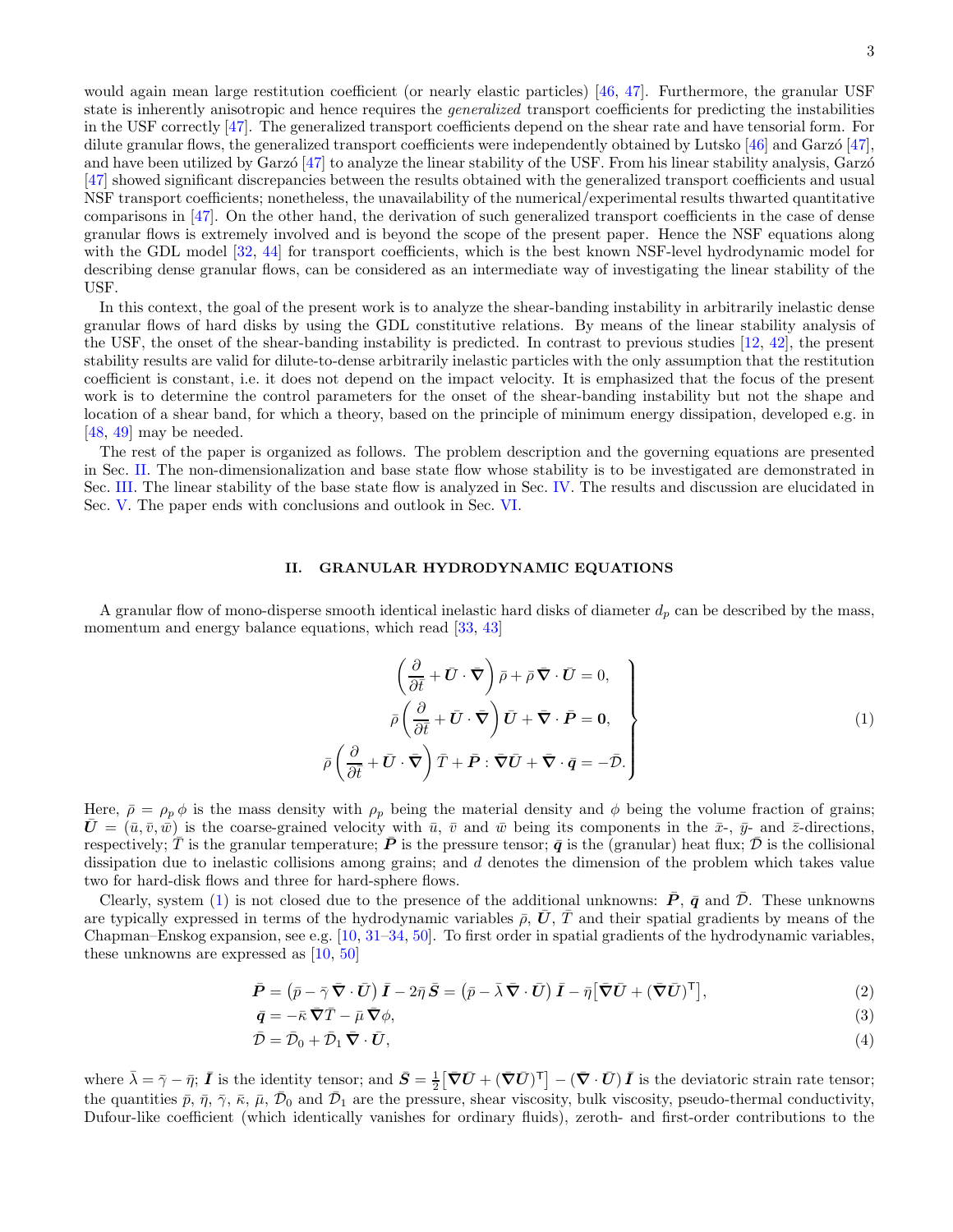collisional dissipation, respectively, and are given in the form of constitutive relations:

<span id="page-3-2"></span>
$$
\bar{p}(\phi,\bar{T},e) = f_1(\phi,e)\rho_p\bar{T},
$$
\n
$$
\bar{\eta}(\phi,\bar{T},e) = f_2(\phi,e)\rho_p d_p \sqrt{\bar{T}},
$$
\n
$$
\bar{\gamma}(\phi,\bar{T},e) = f_3(\phi,e)\rho_p d_p \sqrt{\bar{T}},
$$
\n
$$
\bar{\kappa}(\phi,\bar{T},e) = f_4(\phi,e)\rho_p d_p \sqrt{\bar{T}},
$$
\n
$$
\bar{\mu}(\phi,\bar{T},e) = f_{4h}(\phi,e)\rho_p d_p \bar{T} \sqrt{\bar{T}},
$$
\n
$$
\bar{\mathcal{D}}_0(\phi,\bar{T},e) = f_5(\phi,e)\frac{\rho_p}{d_p}\bar{T}\sqrt{\bar{T}},
$$
\n
$$
\bar{\mathcal{D}}_1(\phi,\bar{T},e) = f_{5u}(\phi,e)\rho_p\bar{T}.
$$
\n(5)

Here all the  $f_i$ 's are the dimensionless functions of the volume fraction  $\phi$  and restitution coefficient e only. It is worthwhile to note that the values of  $f_i$ 's are different for different models for the constitutive relations. From the GDL model,  $f_i$ 's in the case of hard-disk flows  $(d = 2)$  read [\[43,](#page-20-0) [44](#page-20-1)]

$$
f_1(\phi, e) = \phi \left[ 1 + (1 + e) G(\phi) \right],
$$
  
\n
$$
f_3(\phi, e) = \frac{1}{\sqrt{\pi}} (1 + e) \left( 1 - \frac{c}{32} \right) \phi G(\phi),
$$
  
\n
$$
f_2(\phi, e) = \frac{\sqrt{\pi}}{8} \left[ 1 - \frac{1}{4} (1 + e) (1 - 3e) G(\phi) \right] \left[ 1 + \frac{1}{2} (1 + e) G(\phi) \right] + \frac{1}{2} f_3(\phi),
$$
  
\n
$$
f_4(\phi, e) = \frac{\sqrt{\pi}}{2} \left[ 1 + \frac{3}{4} (1 + e) G(\phi) \right] \kappa_k^* + \frac{1}{\sqrt{\pi}} (1 + e) \left( 1 + \frac{7c}{32} \right) \phi G(\phi),
$$
  
\n
$$
f_{4h}(\phi, e) = \frac{\sqrt{\pi}}{2\phi} \left[ 1 + \frac{3}{4} (1 + e) G(\phi) \right] \mu_k^*,
$$
  
\n
$$
f_5(\phi, e) = \frac{4}{\sqrt{\pi}} (1 - e^2) \left( 1 + \frac{3c}{32} \right) \phi G(\phi),
$$
  
\n
$$
f_{5u}(\phi, e) = \frac{3}{2} (1 - e^2) \left[ \frac{3}{32} \frac{\frac{1}{8} \omega^* - \frac{c}{3} (1 + e) (1 - 3e)}{\nu_{\zeta}^* - \frac{3}{4} (1 - e^2)} - 1 \right] \phi G(\phi),
$$
\n(6)

where c, the fourth cumulant estimating the lowest order correction to the Gaussian distribution function, is given by [\[51\]](#page-20-8)

<span id="page-3-1"></span>
$$
c = \frac{32(1-e)(1-2e^2)}{57-25e+30e^2-30e^3},\tag{7}
$$

and  $G(\phi) = \phi \chi(\phi)$  with  $\chi(\phi)$  being the pair correlation function adopted from [\[52\]](#page-20-9):

<span id="page-3-0"></span>
$$
\chi(\phi) = \begin{cases}\n\frac{1 - 7\phi/16}{(1 - \phi)^2} & \text{for } 0 \le \phi < \phi_f, \\
\frac{1 - 7\phi_f/16}{(1 - \phi_f)^2} \left(\frac{\phi_c - \phi_f}{\phi_c - \phi}\right) & \text{for } \phi_f \le \phi \le \phi_c.\n\end{cases}
$$
\n(8)

In [\(8\)](#page-3-0),  $\phi_f$  and  $\phi_c$  are the freezing packing fraction and the random close-packing fraction, respectively. For hard-disk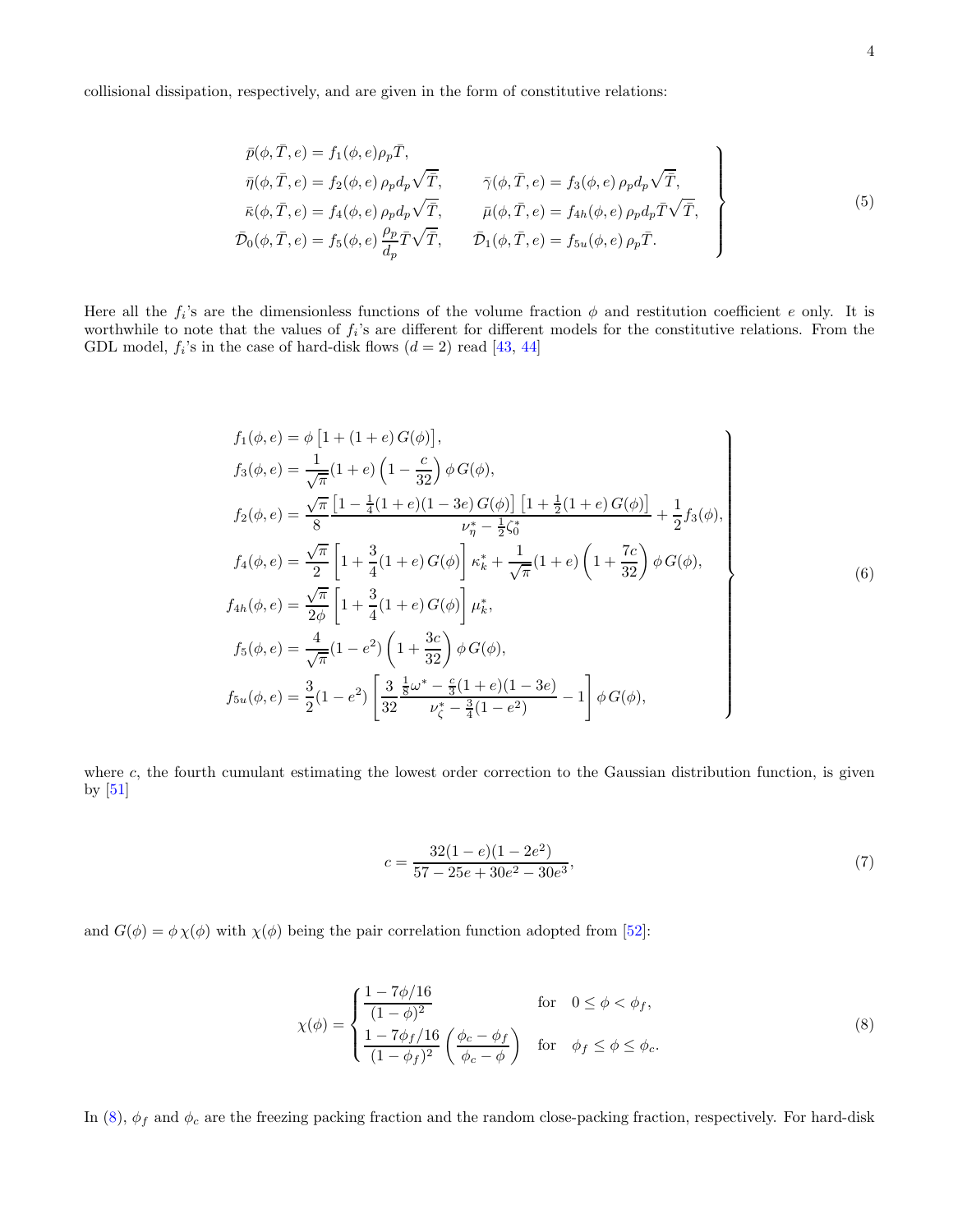flows  $(d = 2)$ ,  $\phi_f \approx 0.69$  and  $\phi_c \approx 0.82$  [\[52\]](#page-20-9). The other variables in [\(6\)](#page-3-1) for hard-disk flows  $(d = 2)$  are given by [\[53](#page-20-10)]

$$
\zeta_0^* = \frac{1}{2}(1 - e^2) \left(1 + \frac{3c}{32}\right) \chi(\phi),
$$
\n
$$
\nu_{\eta}^* = \frac{1}{8}(1 + e)(7 - 3e) \left(1 + \frac{7c}{32}\right) \chi(\phi),
$$
\n
$$
\kappa_k^* = \frac{1 + c + \frac{3}{8}(1 + e)^2 \left[2e - 1 + \frac{c}{2}(1 + e)\right] G(\phi)}{2(\nu_k^* - 2\zeta_0^*)},
$$
\n
$$
\mu_k^* = \frac{\zeta_0^* \kappa_k^*(1 + \phi \partial_\phi \ln \chi) + \frac{c}{4} + \frac{3}{8}(1 + e) \left(1 + \frac{1}{2}\phi \partial_\phi \ln \chi\right) \left[e(e - 1) + \frac{c}{12}(14 - 3e + 3e^2)\right] G(\phi)}{\nu_k^* - \frac{3}{2}\zeta_0^*},
$$
\n
$$
\nu_{\kappa}^* = \frac{1}{4}(1 + e) \left[1 + \frac{15}{4}(1 - e) + \frac{365 - 273e}{128}c\right] \chi(\phi),
$$
\n
$$
\omega^* = (1 + e) \left[(1 - e^2)(5e - 1) + \frac{c}{12}(41 - 69e + 3e^2 - 15e^3)\right],
$$
\n
$$
\nu_{\zeta}^* = \frac{1}{192}(1 + e)(185 - 153e + 30e^2 - 30e^3).
$$
\n(9)

The quantities in  $(9)$  emanate from the so-called modified Sonine approximation introduced by Garzo *et al.* [\[54](#page-20-11)], and are presented in a more coherent form—for an arbitrary dimension  $d$ —by Garzó [\[53](#page-20-10)] (see also the textbook [\[43](#page-20-0)]). All the quantities, except  $\mu_k^*$ , in [\(9\)](#page-4-0) are also given in [\[45\]](#page-20-2) for hard-disk flows ( $d=2$ ). The  $\mu_k^*$  in the present work is twice of that of  $[45]$  but is the same as that in  $[53]$  for  $d = 2$  in order to keep the standard form of the reduced Dufour-like coefficient  $(\mu^* = n\mu/(\kappa_0 T))$  given, e.g., in [\[31,](#page-19-16) [39,](#page-19-20) [43,](#page-20-0) [53\]](#page-20-10).

Notably, the physical properties in a granular flow are transported via two mechanisms, namely the kinetic and collisional. The former is attributed to streaming, i.e. to the movement of particles from one place to another, while the latter to collisions among grains. Needless to say, the former is dominant in dilute flows while the latter in dense flows. Owing to these transport mechanisms, the pressure tensor  $\bar{P}$  and heat flux  $\bar{q}$  for a (dense) granular flow can be decomposed into their kinetic and collisional contributions, i.e.  $\bar{P} = \bar{P}^k + \bar{P}^c$  and  $\bar{q} = \bar{q}^k + \bar{q}^c$ , where the superscripts 'k' and 'c' denote the kinetic and collisional contributions, respectively, see e.g. [\[32,](#page-19-24) [44](#page-20-1), [54\]](#page-20-11) and references therein. Accordingly, the pressure  $\bar{p}$  and the transport coefficients  $\bar{\eta}, \bar{\gamma}, \bar{\kappa}, \bar{\mu}$  and, hence the dimensionless functions  $f_i$ 's for  $i \in \{1, 2, 3, 4, 4h\}$ , can be decomposed into their kinetic and collisional parts, i.e.  $f_i = f_i^k + f_i^c$ . From the expressions of  $\bar{P}^k$ ,  $\bar{P}^c$ ,  $\bar{q}^k$  and  $\bar{q}^c$  given in [\[44](#page-20-1), [53\]](#page-20-10), it is straightforward to determine the kinetic and collisional parts of  $f_i$ 's, which read

<span id="page-4-2"></span><span id="page-4-1"></span><span id="page-4-0"></span>
$$
f_1^k(\phi, e) = \phi,
$$
  
\n
$$
f_3^k(\phi, e) = 0,
$$
  
\n
$$
f_2^k(\phi, e) = \frac{\sqrt{\pi}}{8} \frac{1 - \frac{1}{4}(1 + e)(1 - 3e) G(\phi)}{(\nu_{\eta}^* - \frac{1}{2}\zeta_0^*)},
$$
  
\n
$$
f_4^k(\phi, e) = \frac{\sqrt{\pi}}{2} \kappa_k^*
$$
  
\n
$$
f_{4h}^k(\phi, e) = \frac{\sqrt{\pi}}{2\phi} \mu_k^*,
$$
\n(10)

and

$$
f_1^c(\phi, e) = (1 + e) \phi G(\phi),
$$
  
\n
$$
f_3^c(\phi, e) = \frac{1}{\sqrt{\pi}} (1 + e) \left(1 - \frac{c}{32}\right) \phi G(\phi),
$$
  
\n
$$
f_2^c(\phi, e) = \frac{1}{2} (1 + e) G(\phi) f_2^k + \frac{1}{2} f_3(\phi),
$$
  
\n
$$
f_4^c(\phi, e) = \frac{3\sqrt{\pi}}{8} (1 + e) G(\phi) \kappa_k^* + \frac{1}{\sqrt{\pi}} (1 + e) \left(1 + \frac{7c}{32}\right) \phi G(\phi),
$$
  
\n
$$
f_{4h}^c(\phi, e) = \frac{3\sqrt{\pi}}{8} (1 + e) \chi(\phi) \mu_k^*.
$$
\n(11)

Indeed, as expected, the collisional contributions to the pressure tensor  $(\bar{P}^c)$  and heat flux  $(\bar{q}^c)$  for dilute granular flows ( $\phi \to 0$ ) vanish and hence the pressure tensor and heat flux for dilute granular flows are given by  $\tilde{P} = \tilde{P}^k$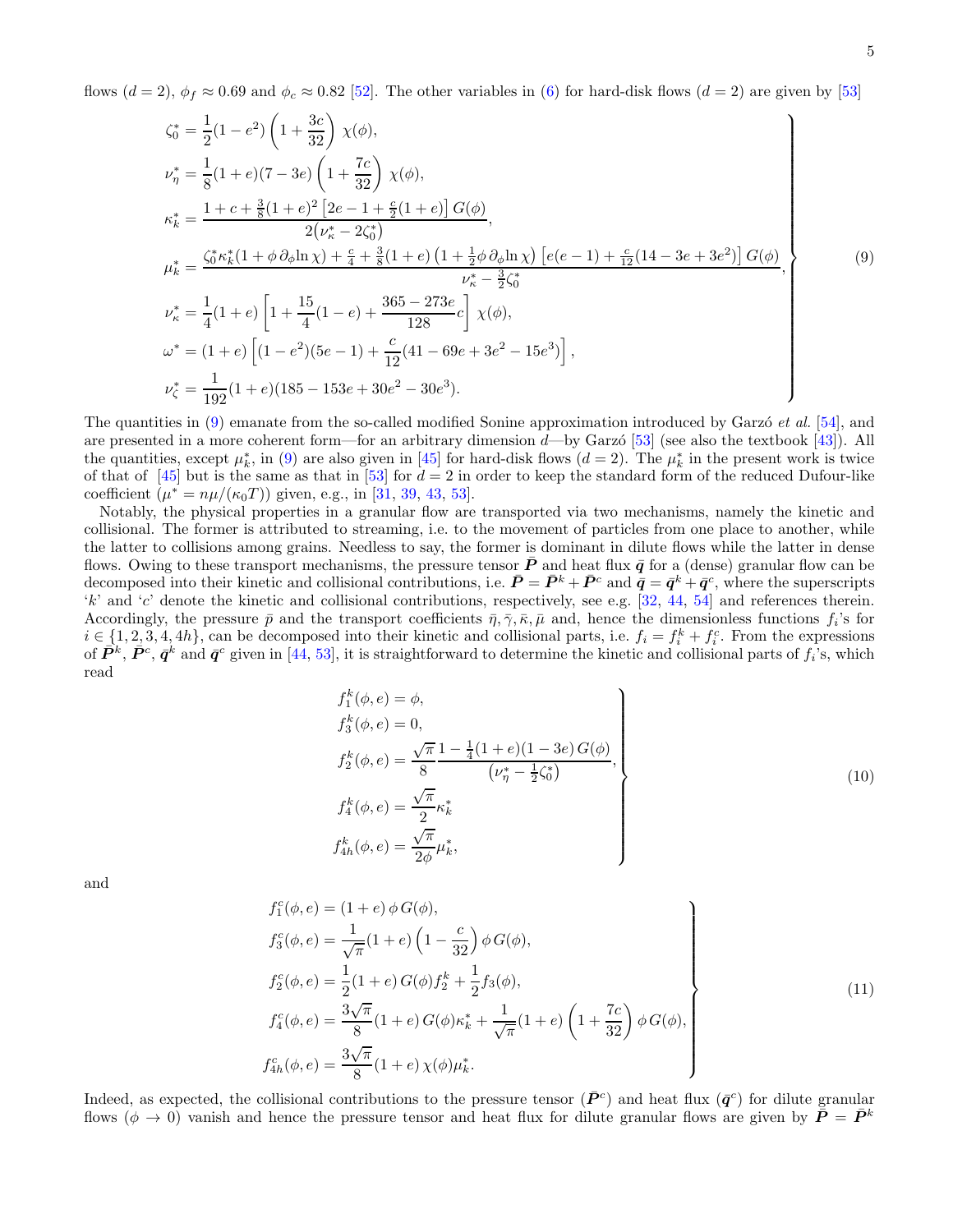and  $\bar{q} = \bar{q}^k$  [\[37](#page-19-26), [43\]](#page-20-0). Consequently,  $f_i^k$ 's in [\(10\)](#page-4-1) can be referred to as the dilute limit of  $f_i$ 's for  $i \in \{1, 2, 3, 4, 4h\}$ . The collisional dissipation  $\mathcal D$  in a (dilute or dense) granular flow, on the other hand, is attributed only to inelastic collisions among grains. Interestingly, the first-order contribution (in spatial gradients) to the collisional dissipation,  $\bar{\mathcal{D}}_1$ , is zero for dilute granular flows [\[37,](#page-19-26) [43\]](#page-20-0), and the zeroth-order contribution (in spatial gradients) to the collisional dissipation,  $\bar{\mathcal{D}}_0$ , for dilute granular flows can be obtained from its dense counterpart given, e.g., in [\[37,](#page-19-26) [43,](#page-20-0) [44,](#page-20-1) [53\]](#page-20-10) by taking  $\chi(\phi \to 0) = 1$ . Consequently, the dimensionless functions  $f_5$  and  $f_{5u}$  for dilute granular hard-disk flow  $(d = 2)$ are given by

<span id="page-5-1"></span>
$$
f_5(\phi \to 0, e) = \frac{4}{\sqrt{\pi}} (1 - e^2) \left( 1 + \frac{3c}{32} \right) \phi^2 \quad \text{and} \quad f_{5u}(\phi \to 0, e) = 0. \tag{12}
$$

In what follows, the constitutive relations [\(5\)](#page-3-2) obtained using  $f_i \approx f_i^k$  for  $i \in \{1, 2, 3, 4, 4h\}$  with  $f_i^k$  from [\(10\)](#page-4-1) and  $f_5, f_{5u}$  from [\(12\)](#page-5-1) will be referred to as the dilute limit of the GDL model. Similarly, the constitutive relations [\(5\)](#page-3-2) obtained using  $f_i \approx f_i^c$  for  $i \in \{1, 2, 3, 4, 4h\}$  with  $f_i^c$  from [\(11\)](#page-4-2) and  $f_5, f_{5u}$  from [\(6\)](#page-3-1) will be referred to as the collisional limit of the GDL model.

#### <span id="page-5-0"></span>III. NON-DIMENSIONALIZATION AND BASE STATE

We shall investigate a plane shear flow of granular hard disks confined in a two-dimensional channel of width  $h$ . The flow is driven by the two oppositely moving walls (of the channel) placed at  $\bar{y} = \pm h/2$  with a speed  $U_w/2$  along the streamwise  $(\bar{x})$  direction; hence the overall shear rate is  $U_w/h$ , see figure [1.](#page-5-2)



<span id="page-5-2"></span>FIG. 1. Schematic of the uniform shear flow of granular hard disks confined in a channel.

It is worthwhile to note that the velocity slip at a rigid wall is inherently present in granular flows. This has also been verified through experiments and computer simulations [\[18,](#page-19-11) [21,](#page-19-7) [25\]](#page-19-12). The velocity slip, in turn, leads to the generation of the pseudo-thermal energy at the wall that competes with the energy lost due to particle-wall collisions. Consequently, energy flux at the wall is, in general, non zero. Nevertheless, for simplicity, we choose the no-slip and zero heat flux (adiabatic) boundary conditions for the velocity and temperature, respectively. These idealized boundary conditions have also been used in previous studies, e.g. in [\[24](#page-19-8), [26](#page-19-27), [42](#page-19-23), [55,](#page-20-12) [56](#page-20-13)], pertaining to the stability of granular shear flows. The no-slip and adiabatic boundary conditions for the problem under consideration read

<span id="page-5-3"></span>
$$
\bar{u}\left(\pm\frac{h}{2}\right) = \pm\frac{U_w}{2}
$$
 and  $\frac{\partial \bar{T}}{\partial \bar{y}}\Big|_{\bar{y}=\pm h/2} = 0.$  (13)

For the purpose of non-dimensionalization, we choose h as a reference length,  $U_w$  as a reference velocity, the inverse of the shear rate  $h/U_w$  as a reference time and  $\rho_p$  as the reference mass density. In the following, the quantities with overbar are dimensional and their bare counterparts are dimensionless. Let us define the dimensionless quantities without bars as follows,

$$
\nabla = h\bar{\nabla}, \quad \mathbf{U} = \frac{1}{U_w}\bar{\mathbf{U}}, \quad t = \frac{U_w}{h}\bar{t}, \quad \rho = \frac{\bar{\rho}}{\rho_p}, \quad T = \frac{H^2}{U_w^2}\bar{T}, \tag{14}
$$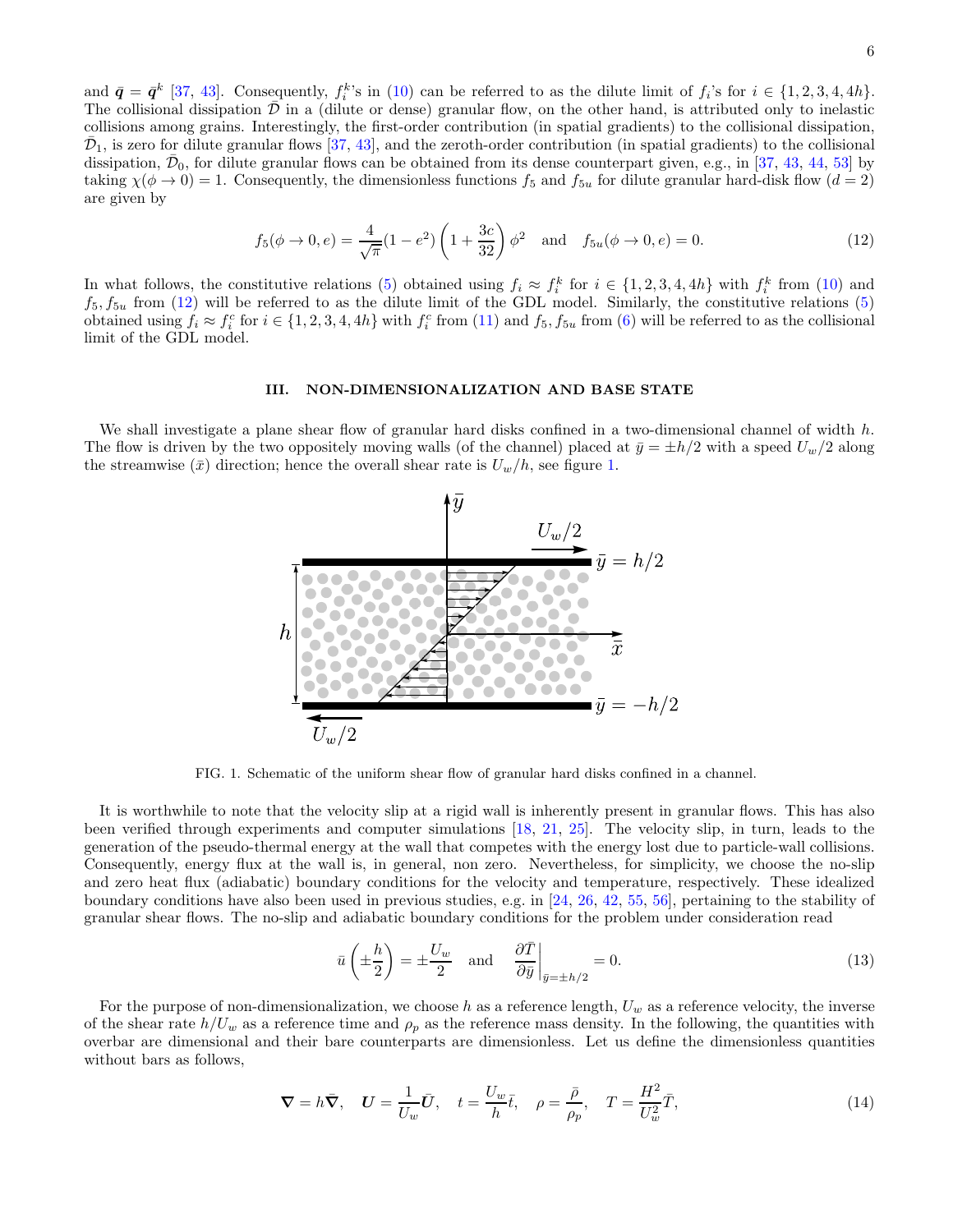where  $H = h/d$  is referred to as the dimensionless gap between the walls or the channel width. With  $\rho_p$  as the scaling for the density, the volume fraction  $\phi$  also denotes dimensionless density. With these scales, governing equations [\(1\)](#page-2-1) along with the constitutive relations [\(5\)](#page-3-2) in the dimensionless form read

$$
\left\{\frac{\partial}{\partial t} + \mathbf{U} \cdot \nabla\right)\phi = -\phi \nabla \cdot \mathbf{U},
$$
\n
$$
\phi \left(\frac{\partial}{\partial t} + \mathbf{U} \cdot \nabla\right) \mathbf{U} = \frac{1}{H^2} \left[ -\nabla p + \nabla (\lambda \nabla \cdot \mathbf{U}) + \nabla \cdot \left\{\eta \left(\nabla \mathbf{U} + (\nabla \mathbf{U})^{\mathsf{T}}\right)\right\}\right],
$$
\n
$$
\frac{d}{2} \phi \left(\frac{\partial}{\partial t} + \mathbf{U} \cdot \nabla\right) T = \frac{1}{H^2} \nabla \cdot (\kappa \nabla T + \mu \nabla \phi) - p \nabla \cdot \mathbf{U} + \lambda (\nabla \cdot \mathbf{U})^2
$$
\n
$$
+ \eta \left\{\nabla \mathbf{U} + (\nabla \mathbf{U})^{\mathsf{T}}\right\} : \nabla \mathbf{U} - \mathcal{D}_0 - \mathcal{D}_1 \nabla \cdot \mathbf{U},
$$
\n(15)

where

$$
p(\phi, T, e) = f_1(\phi, e)T,
$$
  
\n
$$
\gamma(\phi, T, e) = f_3(\phi, e) \sqrt{T},
$$
  
\n
$$
\kappa(\phi, T, e) = f_4(\phi, e) \sqrt{T},
$$
  
\n
$$
\kappa(\phi, T, e) = f_4(\phi, e) \sqrt{T},
$$
  
\n
$$
\mu(\phi, T, e) = f_{4\phi}(e) \sqrt{T},
$$
  
\n
$$
\kappa(\phi, T, e) = f_5(\phi, e) \sqrt{T},
$$
  
\n
$$
\kappa(\phi, T, e) = f_5(\phi, e) \sqrt{T},
$$
  
\n
$$
\kappa(\phi, T, e) = f_6(\phi, e) \sqrt{T},
$$
  
\n
$$
\kappa(\phi, T, e) = f_7(\phi, T, e) = f_{5u}(\phi, e) T.
$$
  
\n(16)

Boundary conditions [\(13\)](#page-5-3) in the dimensionless form read

<span id="page-6-3"></span><span id="page-6-2"></span><span id="page-6-0"></span>
$$
u\left(\pm \frac{1}{2}\right) = \pm \frac{1}{2} \quad \text{and} \quad \frac{\partial T}{\partial y}\Big|_{y=\pm 1/2} = 0. \tag{17}
$$

We shall be investigating the shear banding in a two-dimensional plane shear flow. Specifically, we focus on the gradient banding due to which bands of dense and dilute regions form along the gradient (i.e.  $y$ -) direction. Such instability arises from the perturbations having no variation in the streamwise (i.e.  $x$ -) direction. The streamwise independent (i.e.  $\partial(\cdot)/\partial x = 0$ ) governing equations [\(15\)](#page-6-0) in the dimensionless form read

$$
\frac{\partial \phi}{\partial t} + v \frac{\partial \phi}{\partial y} + \phi \frac{\partial v}{\partial y} = 0,
$$
\n
$$
\phi \left( \frac{\partial u}{\partial t} + v \frac{\partial u}{\partial y} \right) = \frac{1}{H^2} \frac{\partial}{\partial y} \left( \eta \frac{\partial u}{\partial y} \right),
$$
\n
$$
\phi \left( \frac{\partial v}{\partial t} + v \frac{\partial v}{\partial y} \right) = \frac{1}{H^2} \left[ -\frac{\partial p}{\partial y} + \frac{\partial}{\partial y} \left( \lambda \frac{\partial v}{\partial y} \right) + 2 \frac{\partial}{\partial y} \left( \eta \frac{\partial v}{\partial y} \right) \right],
$$
\n
$$
\phi \left( \frac{\partial T}{\partial t} + v \frac{\partial T}{\partial y} \right) = \frac{1}{H^2} \frac{\partial}{\partial y} \left( \kappa \frac{\partial T}{\partial y} + \mu \frac{\partial \phi}{\partial y} \right) - p \frac{\partial v}{\partial y} + \lambda \left( \frac{\partial v}{\partial y} \right)^2 + \eta \left( \frac{\partial u}{\partial y} \right)^2 + 2\eta \left( \frac{\partial v}{\partial y} \right)^2 - \mathcal{D}_0 - \mathcal{D}_1 \frac{\partial v}{\partial y}.
$$
\n(18)

### <span id="page-6-4"></span><span id="page-6-1"></span>A. Base state: Uniform shear flow

The basic flow, whose stability is to be analyzed here, is assumed to be a steady  $(\partial(\cdot)/\partial t \equiv 0)$ , fully developed  $(\partial(\cdot)/\partial x \equiv 0)$ , plane shear flow of the following form

$$
\phi = \phi(y), \quad u = u(y), \quad v = 0, \quad T = T(y).
$$
\n(19)

Hence, the mass balance equation  $(18)$ <sub>1</sub> is identically satisfied for this flow, while the remaining equations in  $(18)$ reduce to

$$
\frac{\mathrm{d}}{\mathrm{d}y} \left( \eta \frac{\mathrm{d}u}{\mathrm{d}y} \right) = 0, \quad -\frac{\mathrm{d}p}{\mathrm{d}y} = 0, \quad \frac{1}{H^2} \frac{\mathrm{d}}{\mathrm{d}y} \left( \kappa \frac{\mathrm{d}T}{\mathrm{d}y} + \mu \frac{\mathrm{d}\phi}{\mathrm{d}y} \right) + \eta \left( \frac{\mathrm{d}u}{\mathrm{d}y} \right)^2 - \mathcal{D}_0 = 0. \tag{20}
$$

Using [\(16\)](#page-6-2), the above equations, respectively, lead to

$$
f_2(\phi, e)\sqrt{T}\frac{\partial u}{\partial y} = c_1, \qquad f_1(\phi, e)\,T = c_2,\tag{21}
$$

$$
\frac{1}{H^2}\frac{\mathrm{d}}{\mathrm{d}y}\left(f_4(\phi,e)\sqrt{T}\frac{\mathrm{d}T}{\mathrm{d}y} + f_{4h}(\phi,e)T\sqrt{T}\frac{\mathrm{d}\phi}{\mathrm{d}y}\right) + f_2(\phi,e)\sqrt{T}\left(\frac{\mathrm{d}u}{\mathrm{d}y}\right)^2 - f_5(\phi,e)T\sqrt{T} = 0,\tag{21}
$$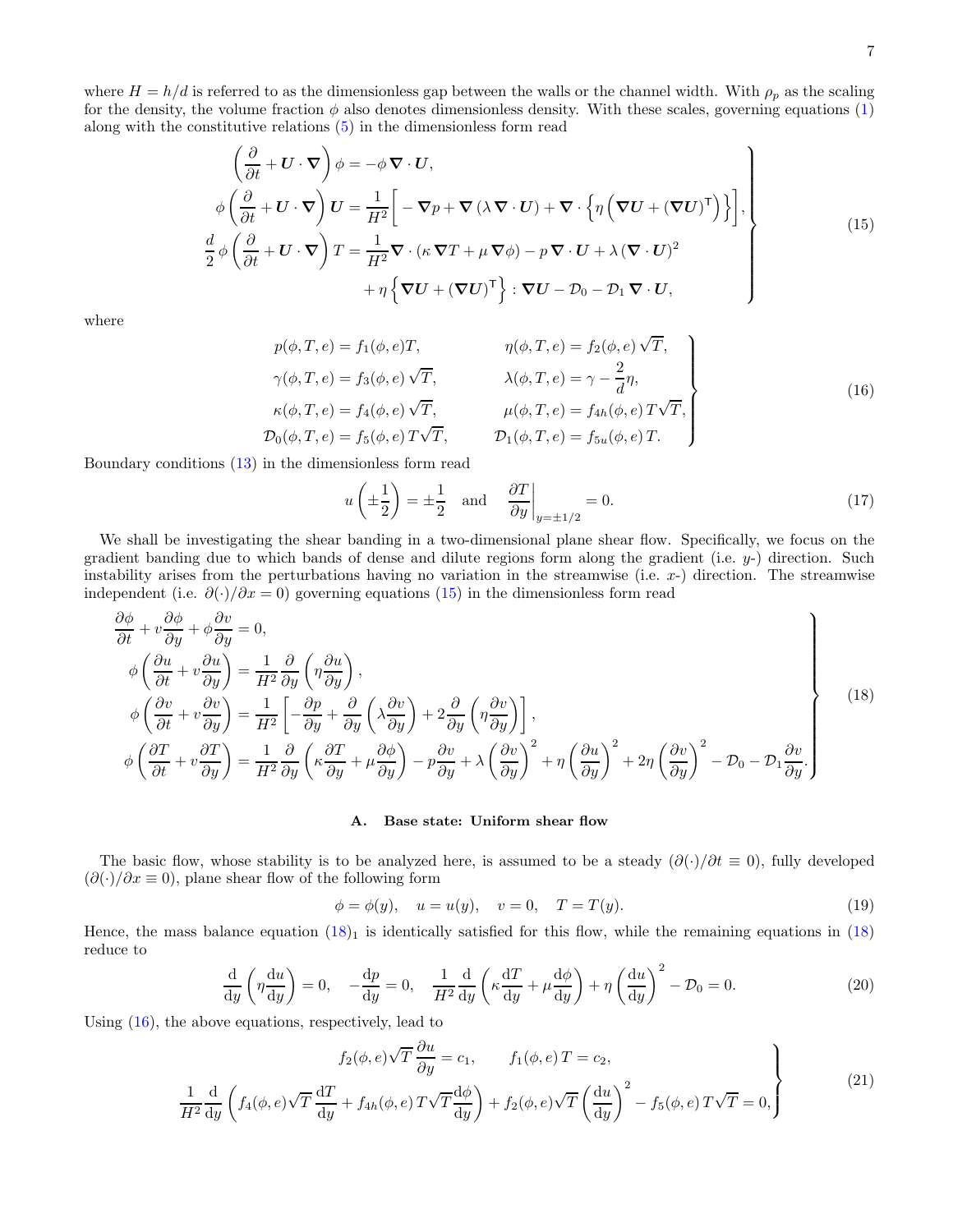where  $c_1$  and  $c_2$  are the integration constants. The above set of equations with no-slip and zero heat flux boundary conditions [\(17\)](#page-6-3) admits the following base state solution:

$$
\phi^{0}(y) = \phi_{0}, \quad u^{0}(y) = y, \quad v^{0}(y) = 0, \quad T^{0}(y) = f_{2}^{0}/f_{5}^{0} = T_{0}, \tag{22}
$$

where the superscript '0' denotes the base state solutions,  $\phi_0$  and  $T_0$  are constants, and  $f_2^0 = f_2(\phi^0, e)$  and  $f_5^0 =$  $f_5(\phi^0, e)$ . Note that the base flow velocity is linear with constant density and constant temperature. Such a base state gives constant or uniform shear rate, i.e.  $u_y^0 = 1$ , thus leading to the USF. The base state density  $\phi_0$ , the channel width  $H$  and the restitution coefficient  $e$  are the control parameters for the problem.

# <span id="page-7-0"></span>IV. LINEAR STABILITY ANALYSIS

#### <span id="page-7-1"></span>A. Perturbation equations

For the linear stability analysis of the USF, the field variables  $(\phi, u, v, T)$  are decomposed into the base state solution plus the perturbation from the base state solution as follows:

$$
\phi(t,y) = \phi^0(y) + \phi'(t,y), \quad u(t,y) = u^0(y) + u'(t,y), \quad v(t,y) = v^0(y) + v'(t,y), \quad T(t,y) = T^0(y) + T'(t,y).
$$
 (23)

Here, the field variables with prime denote the perturbations from their respective base states. These perturbations are assumed to be small so that the linear theory remains valid. Substituting the field variables from [\(23\)](#page-7-1) into governing equations [\(18\)](#page-6-1) and retaining only the linear terms of the perturbed field variables, one obtains the governing equations for the perturbed field variables:

$$
\begin{aligned}\n\frac{\partial \phi'}{\partial t} &= -\phi_0 \frac{\partial v'}{\partial y}, \\
\frac{\partial u'}{\partial t} &= \frac{\eta_{\phi}^0}{\phi_0 H^2} \frac{\partial \phi'}{\partial y} + \frac{\eta^0}{\phi_0 H^2} \frac{\partial^2 u'}{\partial y^2} - v' + \frac{\eta_T^0}{\phi_0 H^2} \frac{\partial T'}{\partial y}, \\
\frac{\partial v'}{\partial t} &= -\frac{p_{\phi}^0}{\phi_0 H^2} \frac{\partial \phi'}{\partial y} + \frac{\lambda^0 + 2\eta^0}{\phi_0 H^2} \frac{\partial^2 v'}{\partial y^2} - \frac{p_T^0}{\phi_0 H^2} \frac{\partial T'}{\partial y}, \\
\frac{\partial T'}{\partial t} &= \frac{1}{\phi_0} \left( \frac{\mu^0}{H^2} \frac{\partial^2}{\partial y^2} + \eta_{\phi}^0 - \mathcal{D}_{0,\phi}^0 \right) \phi' + \frac{2\eta^0}{\phi_0} \frac{\partial u'}{\partial y} - \frac{p^0 + \mathcal{D}_1^0}{\phi_0} \frac{\partial v'}{\partial y} + \frac{1}{\phi_0} \left( \frac{\kappa^0}{H^2} \frac{\partial^2}{\partial y^2} + \eta_T^0 - \mathcal{D}_{0,T}^0 \right) T',\n\end{aligned}
$$
\n(24)

where the subscripts ' $\phi$ ' and 'T' represent the partial derivatives with respect to  $\phi$  and T, respectively, and the superscript zero represents the variables calculated at the base state. The above equations can be written as a matrix system

<span id="page-7-2"></span>
$$
\frac{\partial \mathbf{X}}{\partial t} = \mathcal{L} \, \mathbf{X},\tag{25}
$$

where  $\mathbf{X} = (\phi', u', v', T')^{\mathsf{T}}$  is the vector of perturbed fields and  $\mathcal{L}$  is the matrix of linear differential operators given by

$$
\mathcal{L} = \begin{bmatrix}\n0 & 0 & -\phi_0 \frac{\partial}{\partial y} & 0 \\
\frac{\eta_{\phi}^0}{\phi_0 H^2} \frac{\partial}{\partial y} & \frac{\eta^0}{\phi_0 H^2} \frac{\partial^2}{\partial y^2} & -1 & \frac{\eta_T^0}{\phi_0 H^2} \frac{\partial}{\partial y} \\
-\frac{p_{\phi}^0}{\phi_0 H^2} \frac{\partial}{\partial y} & 0 & \frac{\lambda^0 + 2\eta^0}{\phi_0 H^2} \frac{\partial^2}{\partial y^2} & -\frac{p_T^0}{\phi_0 H^2} \frac{\partial}{\partial y} \\
\frac{1}{\phi_0} \left(\frac{\mu^0}{H^2} \frac{\partial^2}{\partial y^2} + \eta_{\phi}^0 - \mathcal{D}_{0,\phi}^0\right) & \frac{2\eta^0}{\phi_0} \frac{\partial}{\partial y} & -\frac{p^0 + \mathcal{D}_1^0}{\phi_0} \frac{\partial}{\partial y} & \frac{1}{\phi_0} \left(\frac{\kappa^0}{H^2} \frac{\partial^2}{\partial y^2} + \eta_T^0 - \mathcal{D}_{0,T}^0\right)\n\end{bmatrix}.
$$
\n(26)

From [\(17\)](#page-6-3), the boundary conditions for the perturbed field variables read

<span id="page-7-3"></span>
$$
u'\left(\pm\frac{1}{2}\right) = \left.\frac{\partial T'}{\partial y}\right|_{y=\pm 1/2} = 0.\tag{27}
$$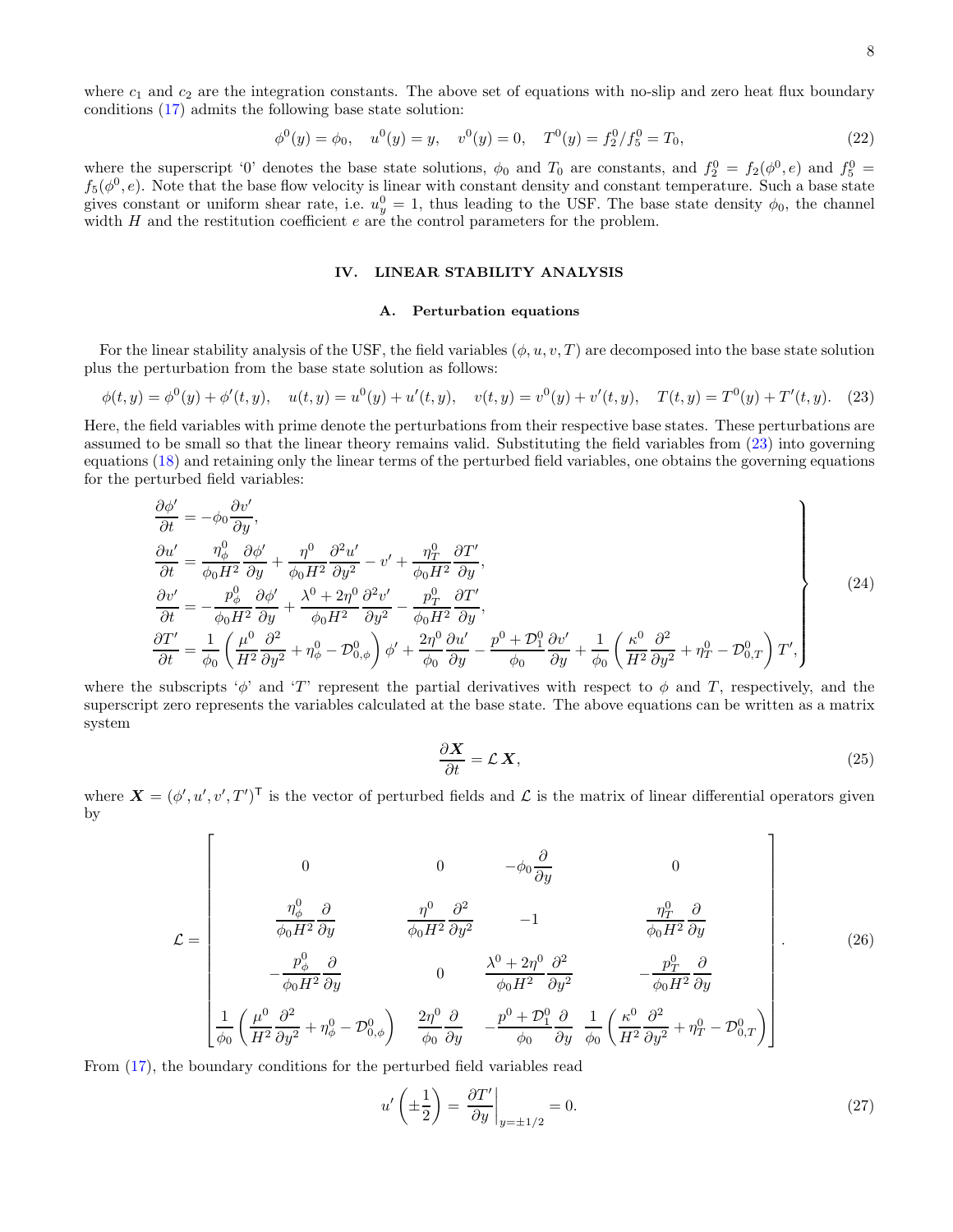### B. Analytical solutions

We perform the standard linear stability analysis on the USF by assuming a normal mode solution of the form  $\mathbf{X}(t, y) = \hat{\mathbf{X}}(y) \exp(\omega t)$ , where  $\hat{\mathbf{X}} = (\hat{\phi}, \hat{u}, \hat{v}, \hat{T})^{\mathsf{T}}$  and  $\omega = \omega_r + i \omega_i$  is the complex frequency whose real part  $\omega_r$ represents growth or decay rate of the perturbations and imaginary part  $\omega_i$  denotes the oscillation of the perturbation, with i being the imaginary unit. Substituting this normal mode solution into the linearized perturbation equations  $(25)-(27)$  $(25)-(27)$ , we get the following matrix eigenvalue problem:

<span id="page-8-0"></span>
$$
\hat{L}\hat{X} = \omega \hat{X}, \qquad \hat{u}\left(\pm \frac{1}{2}\right) = \frac{\mathrm{d}\hat{T}}{\mathrm{d}y} = 0,
$$
\n(28)

where  $\hat{L} = \mathcal{L} (\partial/\partial y \rightarrow d/dy, \partial^2/\partial y^2 \rightarrow d^2/dy^2)$ . It has been verified that eigenvalue problem [\(28\)](#page-8-0) has an analytical solution in terms of sine and cosine functions [\[24\]](#page-19-8), as

$$
(\hat{\phi}, \hat{T})^{\mathsf{T}} = (\phi_1, T_1)^{\mathsf{T}} \cos[\pi \beta (y \pm 1/2)], \quad (\hat{u}, \hat{v})^{\mathsf{T}} = (u_1, v_1)^{\mathsf{T}} \sin[\pi \beta (y \pm 1/2)], \tag{29}
$$

where  $\beta = 1, 2, 3, \ldots$  are the mode numbers and  $(\phi_1, u_1, v_1, T_1)$ <sup>T</sup> is the constant amplitude of the normal mode solution. For instance,  $\beta = 1$  is the fundamental mode and  $\beta = 2$  is the second harmonic of the normal mode solution, etc. With solution  $(29)$ , problem  $(28)_1$  simplifies to

<span id="page-8-2"></span><span id="page-8-1"></span>
$$
L_1 X_1 = \omega X_1,\tag{30}
$$

where  $X_1 = (\phi_1, u_1, v_1, T_1)^{\mathsf{T}}$  and

$$
L_{1} = \begin{bmatrix}\n0 & 0 & -\pi \beta \phi_{0} & 0 \\
-\frac{\pi \beta \eta_{\phi}^{0}}{\phi_{0} H^{2}} & -\frac{\pi^{2} \beta^{2} \eta^{0}}{\phi_{0} H^{2}} & -1 & -\frac{\pi \beta \eta_{T}^{0}}{\phi_{0} H^{2}} \\
\frac{\pi \beta p_{\phi}^{0}}{\phi_{0} H^{2}} & 0 & -\frac{\pi^{2} \beta^{2} (\lambda^{0} + 2\eta^{0})}{\phi_{0} H^{2}} & \frac{\pi \beta p_{T}^{0}}{\phi_{0} H^{2}} \\
\frac{1}{\phi_{0}} \left(-\frac{\pi^{2} \beta^{2} \mu^{0}}{H^{2}} + \eta_{\phi}^{0} - \mathcal{D}_{0,\phi}^{0}\right) & \frac{2\pi \beta \eta^{0}}{\phi_{0}} & -\frac{\pi \beta (p^{0} + \mathcal{D}_{1}^{0})}{\phi_{0}} & \frac{1}{\phi_{0}} \left(-\frac{\pi^{2} \beta^{2} \kappa^{0}}{H^{2}} + \eta_{T}^{0} - \mathcal{D}_{0,T}^{0}\right)\n\end{bmatrix}.
$$
\n(31)

For the nontrivial solutions of [\(30\)](#page-8-2) det $(L_1 - \omega I) = 0$ , where I is the identity matrix of size 4. This condition is the dispersion relation and can be written as

<span id="page-8-3"></span>
$$
\omega^4 + a_3 \omega^3 + a_2 \omega^2 + a_1 \omega + a_0 = 0,\tag{32}
$$

where

$$
a_0 = \frac{1}{H^4}a_{04} + \frac{1}{H^6}a_{06}, \quad a_1 = \frac{1}{H^2}a_{12} + \frac{1}{H^4}a_{14} + \frac{1}{H^6}a_{16}, \quad a_2 = \frac{1}{H^2}a_{22} + \frac{1}{H^4}a_{24}, \quad a_3 = a_{30} + \frac{1}{H^2}a_{32}.\tag{33}
$$

Here the coefficients  $a_{ij}$  are the functions of the transport coefficients evaluated at the base state. However, their explicit expressions are relegated to appendix [A](#page-18-3) for better readability. Dispersion relation [\(32\)](#page-8-3) is a fourth-degree polynomial in  $\omega$  with real coefficients and, therefore, there are three possibilities for four roots of [\(32\)](#page-8-3): (i) all roots are real, (ii) two complex conjugate pairs of roots and (iii) two real roots and one complex conjugate pair of roots.

### <span id="page-8-6"></span><span id="page-8-5"></span><span id="page-8-4"></span>C. Asymptotic analysis

With the help of the classical asymptotic analysis in powers of  $H^{-1}$  with  $H^{-1} \to 0$ , one can find the analytical expressions of the eigenvalues (the roots of  $(32)$ ), as follows. Let the frequency  $\omega$  be represented by

$$
\omega = \omega_0 + \frac{1}{H}\omega_1 + \frac{1}{H^2}\omega_2 + \frac{1}{H^3}\omega_3 + \dots,\tag{34}
$$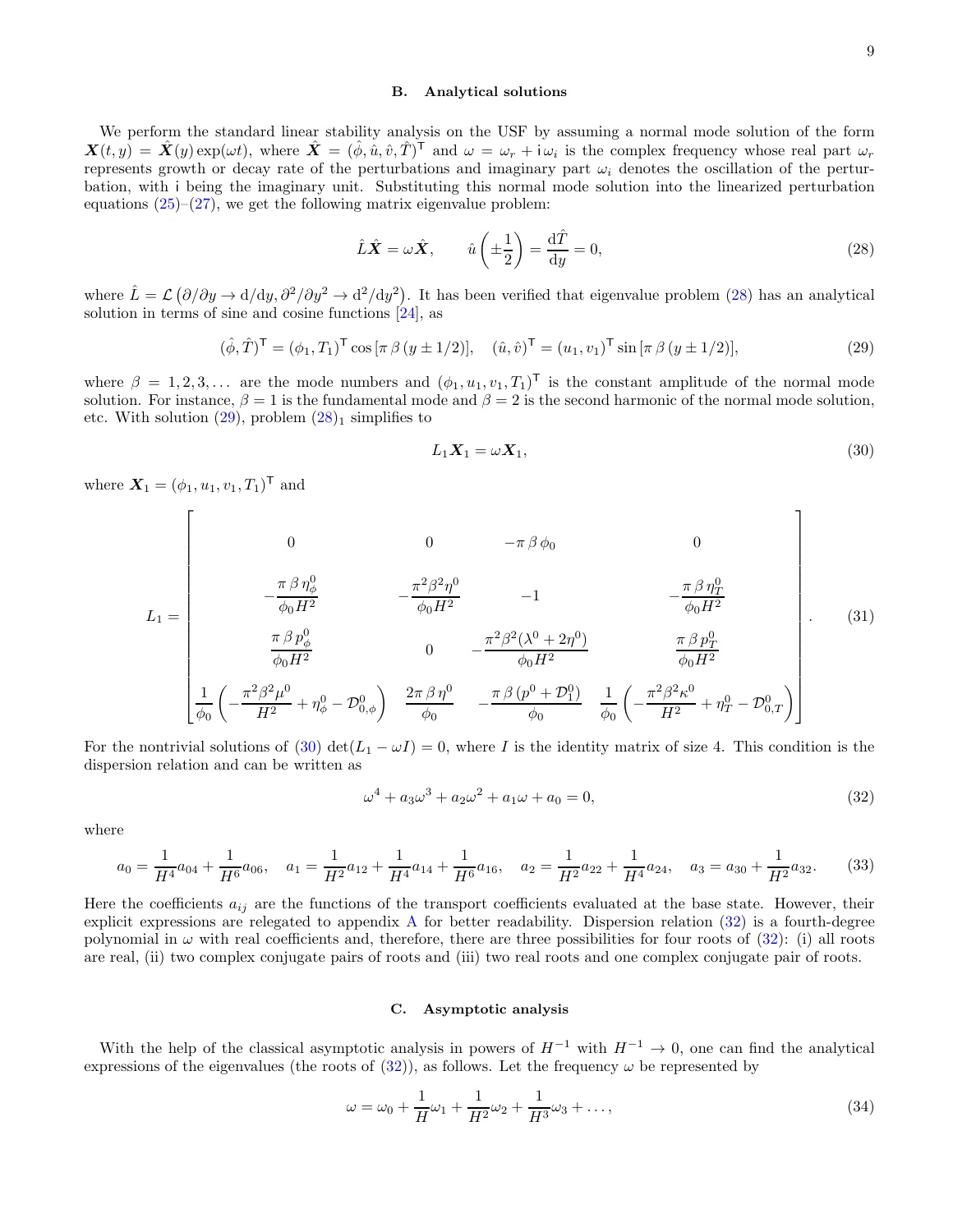where  $\omega_0, \omega_1, \omega_2, \ldots$  are unknown coefficients. Substituting this ansatz along with [\(33\)](#page-8-4) into [\(32\)](#page-8-3), and comparing each power of  $H$  on both sides of the resulting equations, one obtains algebraic equations, which are solved for the unknowns  $\omega_i$ 's in [\(34\)](#page-8-5). Exploiting these values, one obtains four roots  $\omega = \omega^{(1,2,3,4)}$  from [\(32\)](#page-8-3), which are given by

$$
\omega^{(1)} = -\frac{1}{H^2} \frac{a_{04}}{a_{12}} + \mathcal{O}(H^{-4}),\tag{35}
$$

<span id="page-9-1"></span><span id="page-9-0"></span>
$$
\omega^{(2)} = -a_{30} - \frac{1}{H^2} \frac{a_{12} - a_{22}a_{30} + a_{32}a_{30}^2}{a_{30}^2} + \mathcal{O}(H^{-4}),\tag{36}
$$

$$
\omega^{(3,4)} = \omega_r^{(3,4)} \pm i \omega_i^{(3,4)} + \mathcal{O}(H^{-4}),\tag{37}
$$

where the subscripts 'r' and 'i' represent the real and imaginary parts, respectively, of the roots and

$$
\omega_r^{(3,4)} = \frac{1}{H^2} \frac{a_{04} + (a_{12}^2/a_{30}^2) - (a_{12}a_{22}/a_{30})}{2a_{12}},\tag{38}
$$

$$
\omega_i^{(3,4)} = \sqrt{\frac{a_{12}}{a_{30}}} \left[ \frac{1}{H} - \frac{1}{H^3} \left\{ \frac{1}{2} \frac{a_{32}}{a_{30}} - \frac{3}{4} \frac{a_{22}}{a_{30}^2} + \frac{5}{8} \frac{a_{12}}{a_{30}^3} + \frac{1}{8} \frac{2a_{04} + a_{22}^2}{a_{12} a_{30}} - \frac{1}{2} \frac{a_{14}}{a_{12}} + \frac{1}{4} \frac{a_{04} a_{22}}{a_{12}^2} - \frac{3}{8} \frac{a_{04}^2 a_{30}}{a_{12}^3} \right] \right].
$$
 (39)

It is evident from  $(35)-(37)$  $(35)-(37)$  that in the limit of large H, dispersion relation  $(32)$  has two real roots  $\omega^{(1,2)}$  and a complex conjugate pair of roots  $\omega^{(3,4)}$ . In the limit of large H, it is verified numerically that  $\omega^{(2)}$  and  $\omega_r^{(3,4)}$  are always negative resulting into the least stable mode as  $\omega^{(1)}$ . Figure [2](#page-9-2) illustrates the four eigenvalues for large H obtained through the asymptotic analysis of dispersion relation  $(32)$  (solid line) and those obtained by solving  $(30)$  numerically (symbols) for  $\phi^0 = 0.6$ ,  $e = 0.5$  and  $\beta = 1$ . It can be seen from the figure that the eigenvalues from both the methods are in excellent agreement for large H.



<span id="page-9-2"></span>FIG. 2. The eigenvalues of [\(30\)](#page-8-2) for large H for parameters  $\phi^0 = 0.6$ ,  $e = 0.5$  and  $\beta = 1$ . The solid lines denote the eigenvalues from  $(35)-(37)$  $(35)-(37)$ , which were obtained through the asymptotic analysis of  $(32)$ , and the symbols delineate those obtained by solving matrix eigenvalue problem [\(30\)](#page-8-2) numerically.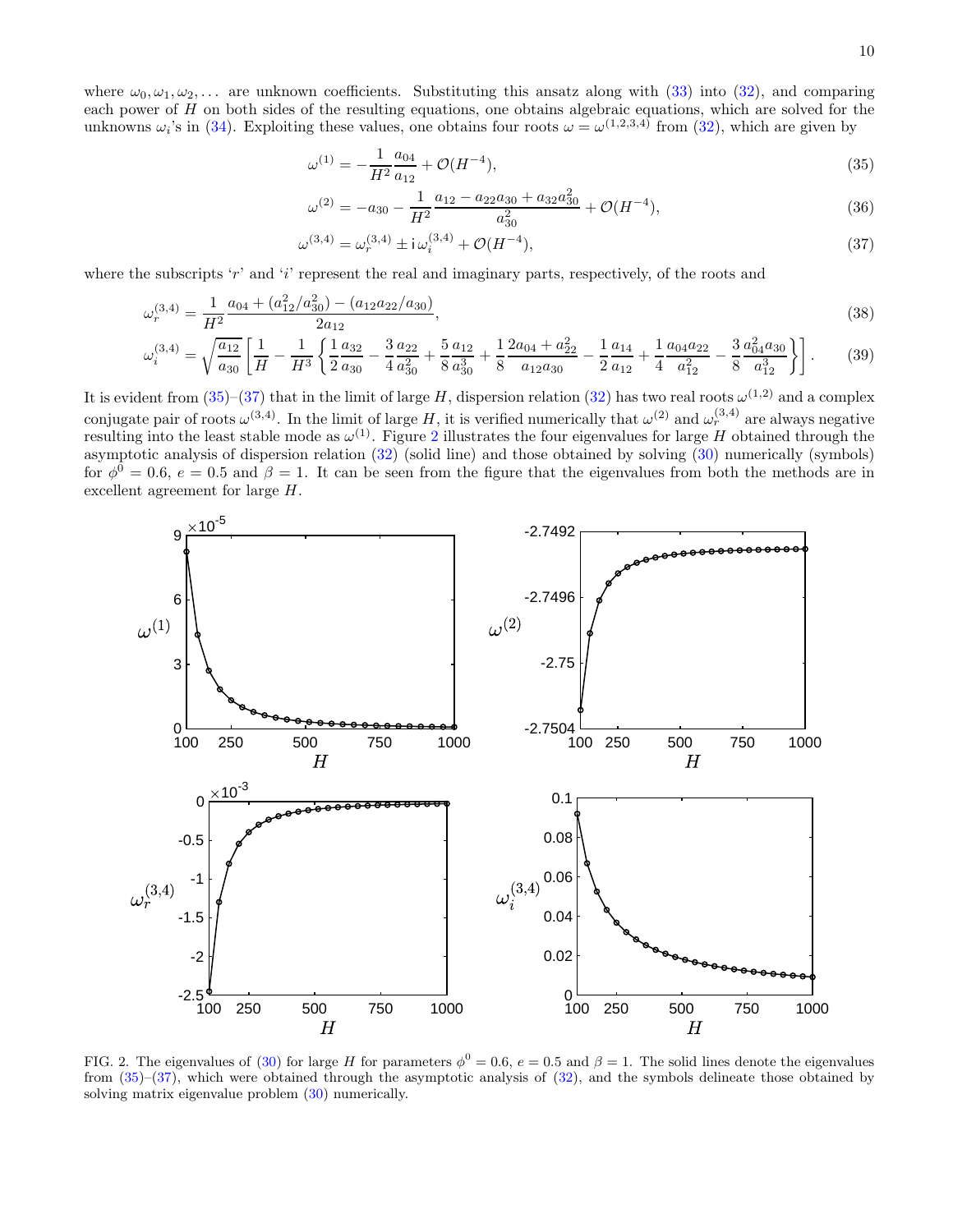

<span id="page-10-1"></span>FIG. 3. (a) Contours of the positive, negative and zero growth rates in the  $(H, \phi^0)$ -plane, and (b) the variation of the growth rate with the channel width H for  $\phi^0 = 0.5$ . The restitution coefficient is set to  $e = 0.6$ .

#### <span id="page-10-0"></span>V. RESULTS

The linear stability of the USF of granular materials has been studied previously for the case of nearly elastic particles [\[24](#page-19-8), [42,](#page-19-23) [56](#page-20-13)[–58\]](#page-20-14). In this section, we analyze the linear stability of the USF of arbitrary inelastic granular hard disks by appropriately choosing the GDL constitutive relations pertaining to dense granular flows [\[32,](#page-19-24) [44\]](#page-20-1). In order to perform the linear stability analysis, eigenvalue problem [\(28\)](#page-8-0) is solved numerically using the Chebyshev spectral collocation method. In addition, eigenvalue problem  $(30)$ , which is obtained using the exact solutions  $(29)$ , is also solved analytically. It is verified that the eigenvalues obtained numerically using the Chebyshev spectral collocation method and analytically using the exact solutions [\(29\)](#page-8-1) are found in an excellent agreement (figure is not shown for brevity). Therefore in the present analysis, the eigenvalues are computed by solving [\(30\)](#page-8-2). All the computations have been performed in MATLAB<sup>®</sup>. For analyzing the stability results, we define the least stable eigenvalue  $\omega^l$  as one of the eigenvalues whose real part is maximum for a fixed mode number, and the dominant eigenvalue  $\omega^d$  is one of the least stable eigenvalues whose real part is maximum over all the mode numbers  $\beta$ , i.e.

$$
\omega^l := \max_{\omega_r} \omega \quad \text{and} \quad \omega^d := \max_{\beta} \omega^l. \tag{40}
$$

In order to avoid the mode number and grid dependencies on the stability predictions, the dominant modes are analyzed in the present work. The contours of positive, negative and zero dominant growth rates,  $\omega_r^d$ , are shown in the  $(H, \phi^0)$ -plane for the inelastic particles with the restitution coefficient  $e = 0.6$ , see figure [3\(](#page-10-1)a). The real part of the dominant mode is positive (i.e.  $\omega_r^d > 0$ ) inside the zero contour and negative (i.e.  $\omega_r^d < 0$ ) outside the zero contour, therefore the flow is unstable inside the zero contour and stable outside. It is also verified that the instability depicted in figure [3\(](#page-10-1)a) is due to the stationary waves since the imaginary part of the complex frequency  $\omega^d$  is always zero. This can also be seen from the asymptotic analysis presented in Sec. IVC that the least stable eigenvalue  $\omega^l$  is always real. Therefore the shear-banding instabilities in a granular shear flow are due to the stationary waves.

We have also examined that the lowest mode number, i.e.  $\beta = 1$ , is the first one to become unstable for a fixed restitution coefficient. This is similar to the classical Rayleigh–Bénard convection in which the first mode is the dominant mode  $[59]$ . Figure  $3(a)$  $3(a)$  also illustrates that for a fixed restitution coefficient there exist a critical channel width  $H_c(\phi^0)$  and a critical mean density  $\phi_c^0(H)$  above which the USF is unstable and below which it is stable. That is to say, the USF becomes unstable if either  $H > H_c(\phi^0)$  or  $\phi^0 > \phi_c^0(H)$ . In addition, it can also be seen from figure [3\(](#page-10-1)a) that the USF remains stable for all densities and for all channel widths below an onset value of the mean density, say  $\phi_{onset}^0$  (see Sec. VA for more details). Note that the onset mean density  $\phi_{onset}^0$  depends only on the restitution coefficient. In particular, for  $e = 0.6$ , the flow is stable when  $\phi^0 < \phi_{onset}^0 \approx 0.38$  for all values of H. Figure [3\(](#page-10-1)a) also reveals that the USF is stable in the dilute limit ( $\phi^0 \to 0$ ).

In order to get more insight, the variation of the dominant growth rate with the channel width for fixed values of the mean density and restitution coefficient is illustrated in figure [3\(](#page-10-1)b). The kinks (crests) in the figure correspond to the eigenmode crossing from the mode number j to  $j + 1$ , where  $j = 1, 2, 3, \ldots$  is a positive integer. It is seen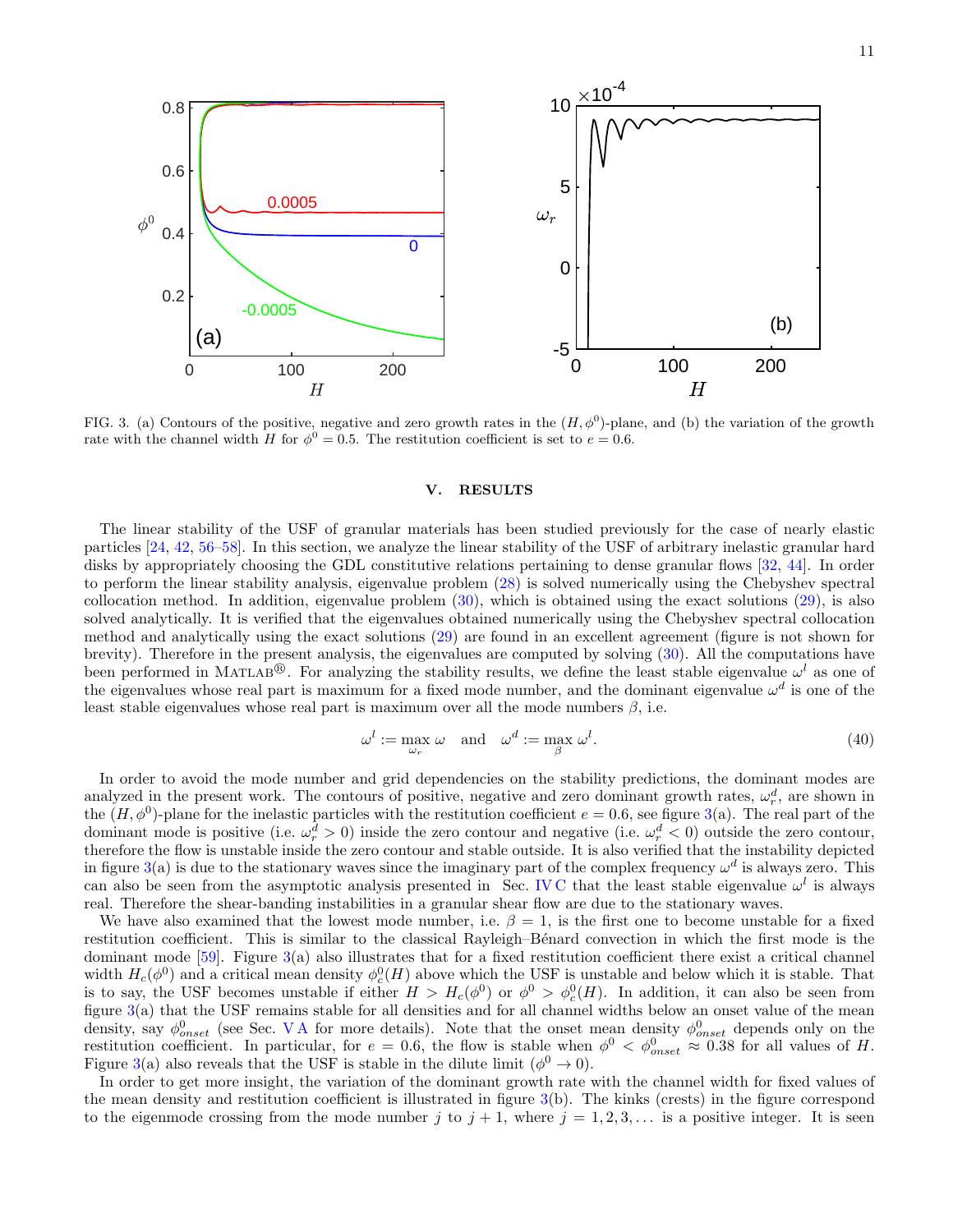that the dominant mode number increases with the channel width, i.e.  $\beta = 1$  mode is the first one to lose stability and remains unstable with increasing channel width until it crosses  $\beta = 2$  mode (first kink in figure [3\(](#page-10-1)b)), thereafter  $\beta = 2$  mode becomes dominant mode until it crosses the next  $\beta = 3$  mode (second kink in figure [3\(](#page-10-1)b)), and so on. For parameter values shown in figure [3\(](#page-10-1)b), the USF becomes unstable for  $H > H_c \approx 10.446$ .



<span id="page-11-0"></span>FIG. 4. Eigenfunctions [\(29\)](#page-8-1) for three values of the channel width  $H = 20$  (first row), 40 (second row) and 50 (third row) corresponding to  $\beta = 1$ , 2 and 3, respectively. The other parameter values are the same as those in figure [3\(](#page-10-1)b).

Figure [4](#page-11-0) illustrates the density, temperature and velocity eigenfunctions for three values of the channel width,  $H = 20, 40, 50,$  with other parameters being the same as those in figure [3\(](#page-10-1)b). The eigenfunctions displayed in the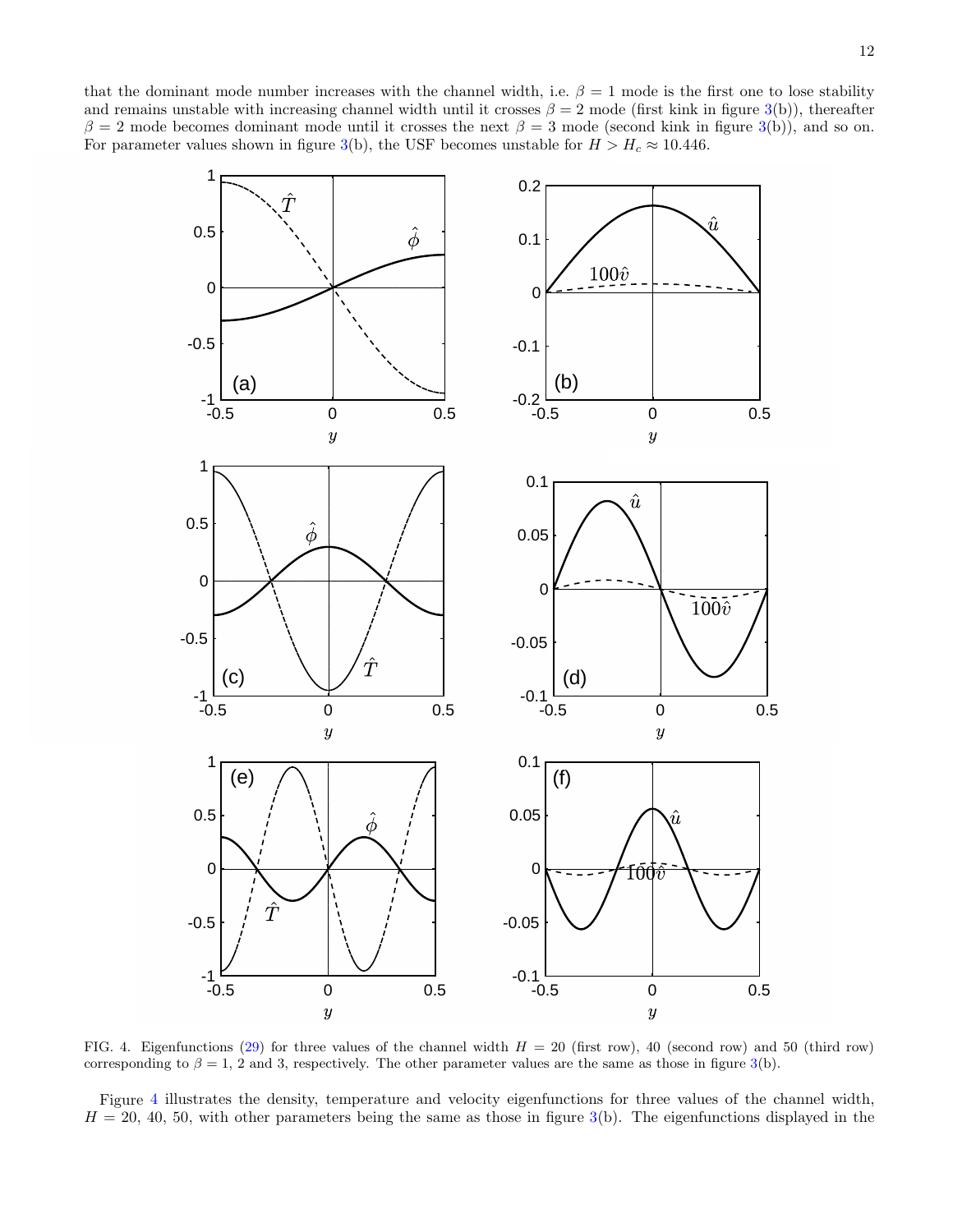

<span id="page-12-1"></span>FIG. 5. Neutral stability curve in the  $(H, \phi^0)$ -plane obtained with the dilute limit of the GDL model (i.e. by using  $f_i \approx f_i^k$ for  $i \in \{1, 2, 3, 4, 4h\}$  with  $f_i^k$  from  $(10)$  and  $f_5, f_{5u}$  from  $(12)$  in the constitutive relations  $(5)$ ). The restitution coefficient is  $e = 0.6.$ 

first row correspond to  $\beta = 1$  mode for which  $(\hat{\phi}, \hat{T}) \propto \cos(\pi y \pm \pi/2) = \sin(\pi y)$  that vanish once at  $y = 0$  in the flow domain, therefore the density and temperature solutions attain their mean values  $\phi^0$  and  $T^0$  once in the flow domain. The second row of figure [4](#page-11-0) corresponds to  $\beta = 2$  mode which gives eigenfunctions  $(\hat{\phi}, \hat{T}) \propto \cos(2y\pi \pm \pi) = \cos(2\pi y)$ that vanish twice along the flow domain at  $y = \pm 1/4$ . Similarly, the third row corresponds to  $\beta = 3$  mode having the eigenfunctions  $(\hat{\phi}, \hat{T}) \propto \cos(3\eta \pi \pm 3\pi/2) = \pm \sin(3\pi \eta)$  that vanish thrice at  $\eta = 0, \pm 1/3$ . Consequently, the density and temperature solutions attain its mean values once, twice and thrice in the flow domain for  $H = 20, 40$  and 60, respectively. By analyzing the corresponding velocity components (second column in figure [4\)](#page-11-0), it is evident that while the horizontal component of the velocity eigenfunction  $\hat{u}$  varies significantly, its transverse component  $\hat{v}$  varies only slightly.

Figure [5](#page-12-1) exhibits the neutral stability curve obtained with the dilute limit of the GDL model (i.e. by using  $f_i \approx f_i^k$  for  $i \in \{1, 2, 3, 4, 4h\}$  with  $f_i^k$  from [\(10\)](#page-4-1) and  $f_5, f_{5u}$  from [\(12\)](#page-5-1) in the constitutive relations [\(5\)](#page-3-2)). It is evident from the figure that the USF is always stable in the dilute limit  $(\phi^0 \to 0)$ , which is also known from the previous studies [\[21,](#page-19-7) [25,](#page-19-12) [42\]](#page-19-23). Therefore the dilute limit of the GDL model is able to capture the stability of dilute granular shear flows. On the other hand, although the collisional mechanism is dominant over the kinetic mechanism in dense granular flows, the collisional limit of the GDL model (the constitutive relations [\(5\)](#page-3-2) obtained using  $f_i \approx f_i^c$  for  $i \in \{1, 2, 3, 4, 4h\}$ with  $f_i^c$  from [\(11\)](#page-4-2) and  $f_5, f_{5u}$  from [\(6\)](#page-3-1)) alone fails to capture the shear-banding instability in dense granular shear flows [\[21,](#page-19-7) [25,](#page-19-12) [60\]](#page-20-16) correctly (phase diagram is not shown for brevity): the collisional limit of the GDL model predicts that the USF is stable for high densities whereas the full GDL model (i.e. the constitutive relations with  $(6)$ ) (see figure [3\)](#page-10-1) and molecular dynamics simulations [\[21,](#page-19-7) [25,](#page-19-12) [60\]](#page-20-16) predict the shear-banding instability for dense granular shear flows. By analyzing three variants of the GDL model viz. the full model, its dilute limit and its collisional limit, one can conclude that the choice of constitutive relations plays an important role in determining the shear-banding instability. For correct instability predictions in dense granular flows, both the kinetic and collisional mechanisms are important and hence none of them should be discarded. Therefore, in the following, we focus on the effect of the inelasticity on the shear-banding instability through the full GDL model.

Figure [6](#page-13-0) compares qualitatively a typical result from molecular dynamics simulation [\[21\]](#page-19-7) with that from the present linear stability theory for parameter values  $e = 0.8$ ,  $H = 80$  and  $\phi^0 = 0.6$ . The left panel in the figure shows two parallel, high-density regions located on both sides of the centerline [\[21](#page-19-7)]. The right panel in the figure exhibits the density eigenfunction  $\hat{\phi}$  for the same parameter values and for  $\beta = 2$ . Similarly to the molecular dynamics simulation result [\[21](#page-19-7)], the density eigenfunction shows minimum density at the centerline  $(y = 0)$  of the channel and higher densities on both sides of the centerline. For these parameter values, the corresponding growth rate is positive showing the instability of the USF.

#### <span id="page-12-0"></span>A. Effect of the restitution coefficient and channel width on the shear banding: a global criterion

Figure [7\(](#page-13-1)a) illustrates the neutral stability curves in the  $(H, \phi^0)$ -plane for various restitution coefficients ranging from moderately inelastic to quasi-elastic limit. For a fixed restitution coefficient, the USF is unstable inside each contour and stable outside. Similarly to figure  $3(a)$  $3(a)$ , figure  $7(a)$  $7(a)$  also shows that the USF is stable in the dilute limit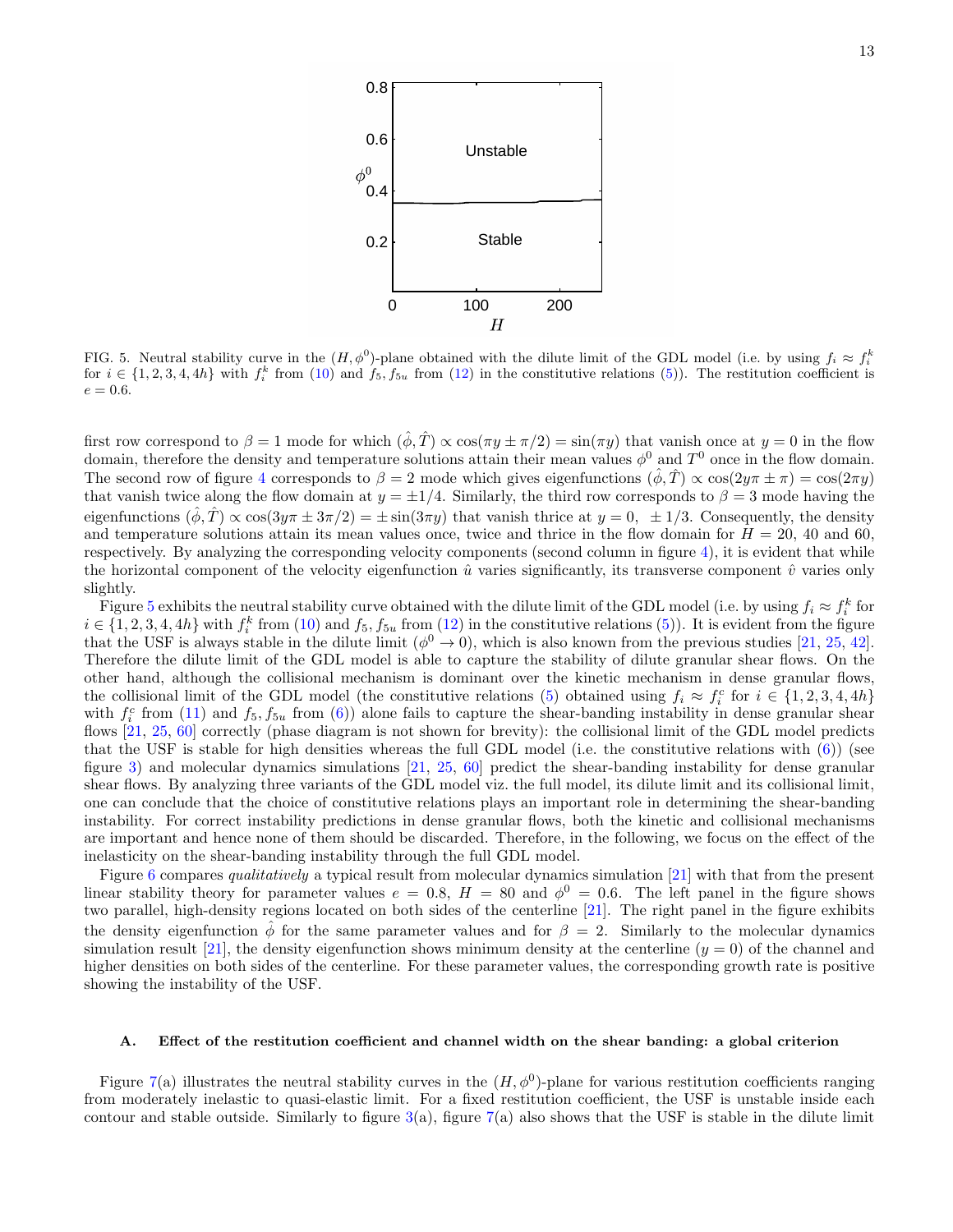

FIG. 6. Qualitative comparison of the linear stability theory with the molecular dynamics simulation for parameter values  $e = 0.8, H = 80, \phi^0 = 0.6$ : (left) particle position plot of a shear band from [\[21\]](#page-19-7) and (right) eigenfunction of density  $\hat{\phi}$  for  $\beta = 2.$ 

<span id="page-13-0"></span>

<span id="page-13-1"></span>FIG. 7. (a) Neutral stability curves in the  $(H, \phi^0)$ -plane for increasing restitution coefficient  $e = 0.6, 0.7, 0.8, 0.9, 0.99$ ; the flow is stable outside each neutral stability curve and unstable inside it. (b) Variation of  $\phi_{onset}^0$  with e where the flow is unstable for  $\phi^0 > \phi_{onset}^0$  for each e.

 $(\phi^0 \to 0)$  for all values of the restitution coefficient, which is in agreement with previous studies, e.g. [\[24,](#page-19-8) [42,](#page-19-23) [47](#page-20-4)]. We see that the neutral stability curve shifts towards right as the restitution coefficient increases thereby leading to more stable region behind it. In other words, the range of the channel width for which the USF is unstable decreases with increasing the restitution coefficient. Indeed, there exists a set of critical parameters  $(\phi_c^0, H_c)$  corresponding to the boundary of a neutral stability curve outside which the USF becomes unstable.

As discussed earlier, the lower branch of each neutral stability curve in figure [7\(](#page-13-1)a) asymptotically (as  $H \to \infty$ ) approaches to a minimum mean density below which the flow is always stable. We define this minimum critical density as the onset density, i.e.

<span id="page-13-2"></span>
$$
\phi_{onset}^0(e) := \min_H \phi_c^0(H, e) \quad \text{as} \quad H \to \infty,
$$
\n(41)

where the USF is stable for  $\phi^0 < \phi_{onset}^0$  and vice versa. The onset mean density [\(41\)](#page-13-2) as a function of the restitution coefficient is plotted in figure [7\(](#page-13-1)b). It is clear that the onset density decreases with increasing the restitution coefficient, which implies that the USF tends to lose stability at a lower density in the elastic limit than that in the inelastic case.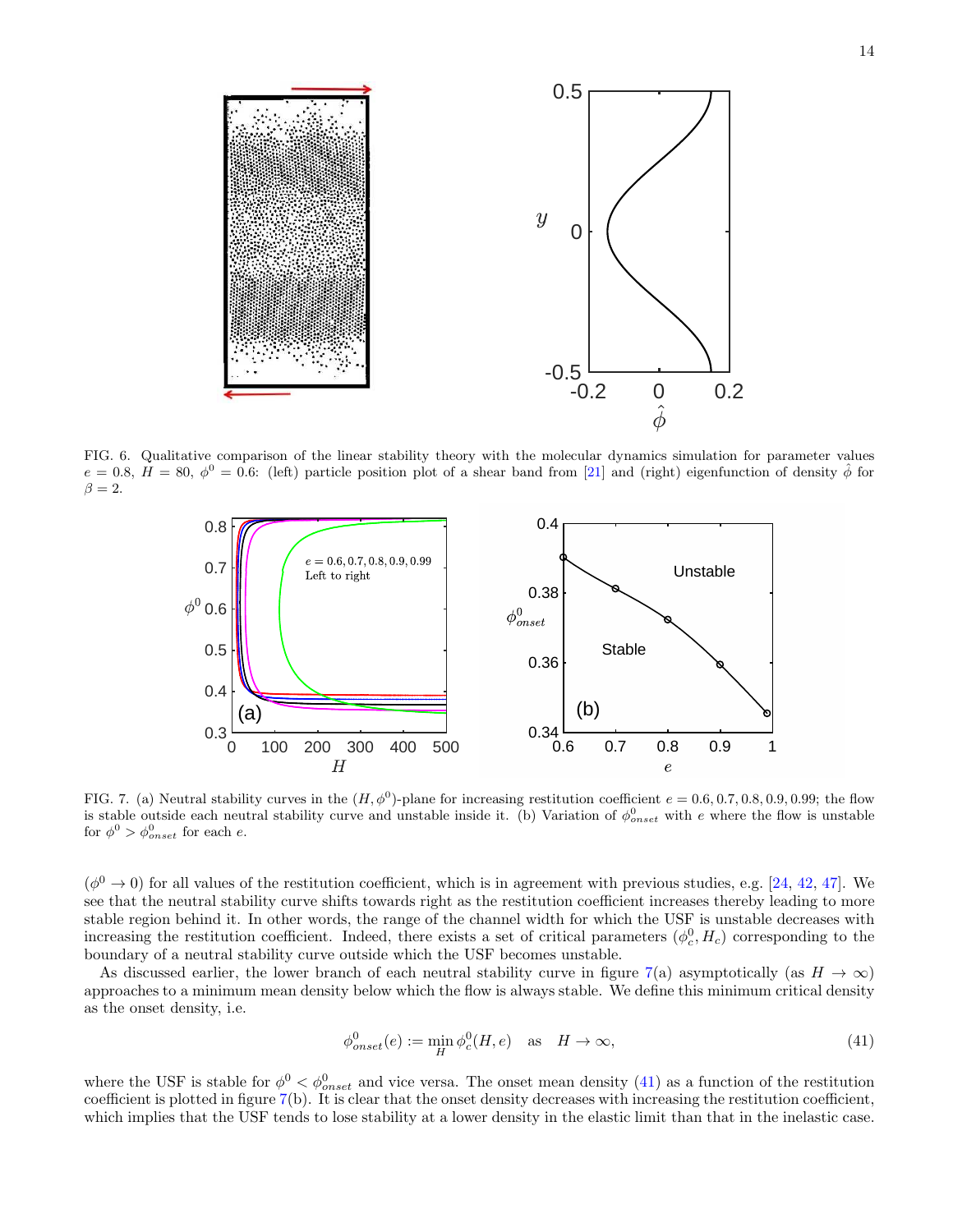It can also be noticed from figure  $7(a)$  $7(a)$  that there exists an onset value of the channel width—associated with the nose of each neutral stability curve—below which the USF is always stable for all mean densities and above which it is unstable. Let us define this onset value of the channel width as the minimum of all critical channel widths:

<span id="page-14-0"></span>
$$
H_{onset}(e) := \min_{\phi^0} H_c(\phi^0, e). \tag{42}
$$

Note that  $\phi_c^0$  and  $H_c$  depend on both the mean density and restitution coefficient whereas  $\phi_{onset}^0$  and  $H_{onset}$  are only functions of the restitution coefficient and hence of the inelasticity. It is evident from figure  $7(a)$  $7(a)$  that the value of  $H_{onset}$  increases with increasing the restitution coefficient implying that the USF is more stable as  $e$  increases which qualitatively matches with the simulation results of  $[21, 25]$  $[21, 25]$ . Owing to the functional dependence (see  $(42)$ ), the shear banding in granular shear flow starts to appear at small channel widths when particles are more inelastic as compared to the quasi-elastic ones. In contrast, the granular shear flow remains uniform for large values of the channel widths.

In order to get further insight, the neutral stability curves in the  $(e, \phi^0)$ -plane are shown for three values of the channel width in figure  $8(a)$  $8(a)$ . The flow is stable outside (towards right) of each contour and unstable inside the bounded region of the curve (towards left). As the channel width increases, the neutral stability curve shifts towards right such that it covers more unstable region in the  $(e, \phi^0)$ -plane, i.e. the flow becomes more unstable with the increasing channel width. Therefore for a fixed density, the range of the restitution coefficient for which the USF is unstable increases with increasing channel width. Figure  $8(a)$  $8(a)$  also depicts that there is an onset restitution coefficient below which the shear-banding instability persists and above which the USF remains stable. We define this onset restitution coefficient as:

$$
e_{onset}(H) := \max_{\phi^0} e_c(\phi^0, H). \tag{43}
$$

It can also be seen from the inset of figure  $8(b)$  $8(b)$  that  $e_{onset}$  increases with increasing the channel width.

Although the neutral stability curves shown in figures [7](#page-13-1) and [8](#page-14-1) depict the overall behavior of the instability, it still remains to understand how the onset parameters  $H_{onset}(e)$  and  $e_{onset}(H)$  vary and to discern if there exists any relation relating these parameters. We shall now seek the onset of the shear-banding instability in terms of these onset parameters. As mentioned earlier, the USF is unstable for all  $H > H_{onset}$  and for all  $e < e_{onset}$ , and these onset values correspond to the nose of each neutral stability curve, see figure  $8(a)$  $8(a)$ . The onset parameters  $H_{onset}(e)$ (main panel) and  $e_{onset}(H)$  (inset) are shown for some points by circles in figure [8\(](#page-14-1)b). By curve fitting, one can find a functional relationship between the onset parameters  $e_{onset}$  and  $H_{onset}$ , which reads

<span id="page-14-2"></span>
$$
H_{onset} = \alpha e_{onset}^{\gamma} + \delta,\tag{44}
$$

where  $\alpha = 115$ ,  $\gamma = 17$  and  $\delta = 12.86$ . The solid line in figure [8\(](#page-14-1)b) represents the values obtained from relation [\(44\)](#page-14-2). It is important to note that [\(44\)](#page-14-2) is a global criterion as this does not depend on the spatial positions.



<span id="page-14-1"></span>FIG. 8. (a) Neutral stability curves in the  $(e, \phi^0)$ -plane for increasing channel width  $H = 20, 40, 80,$  and (b) variation of  $H_{onset}$ with e (main panel), and  $e_{onset}$  with H (inset), where the solid line and circles represent the values from relation [\(44\)](#page-14-2) and those extracted from the neutral stability curves in figure [7,](#page-13-1) respectively.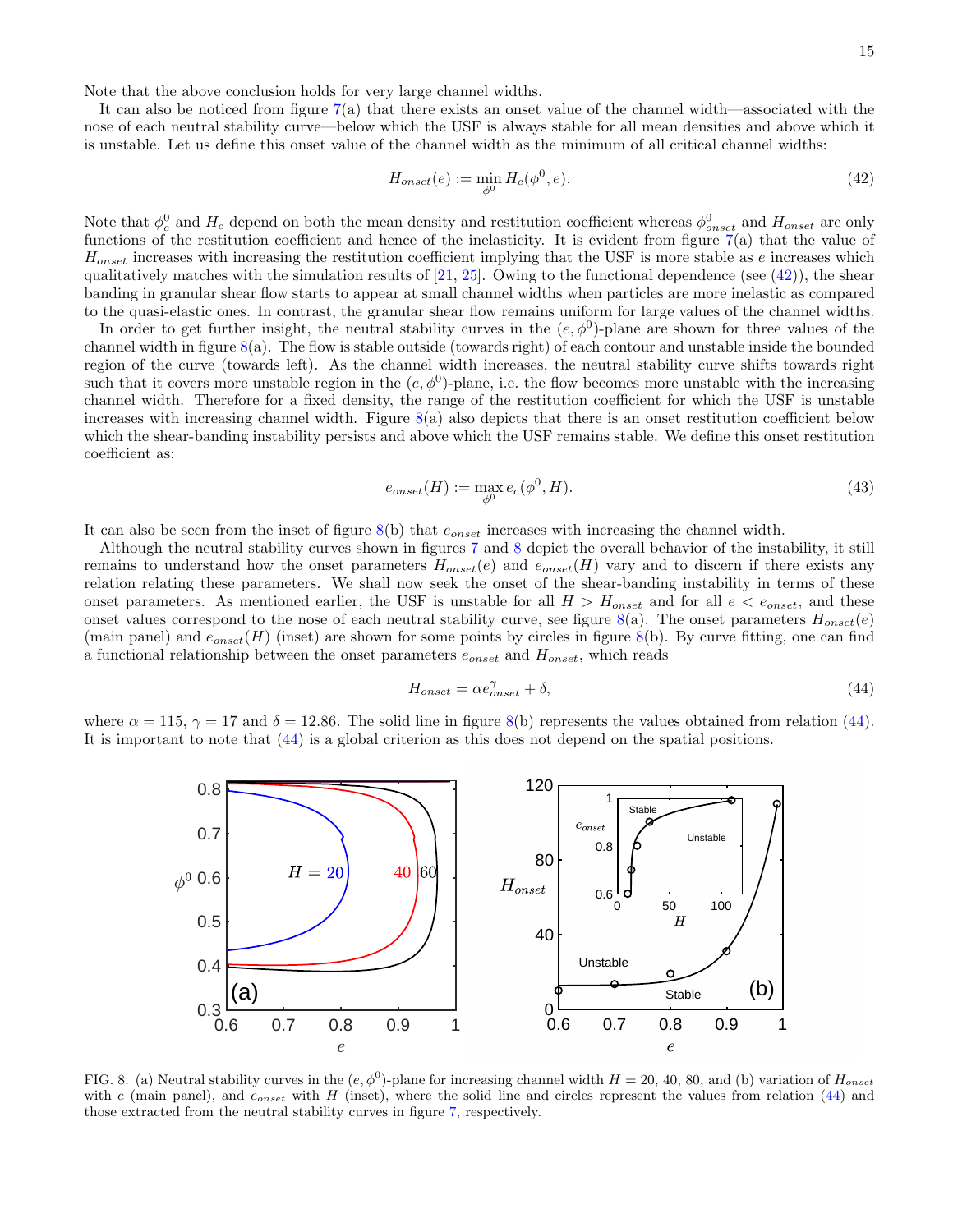Let us now analyze the effect of the mean density on the shear-banding instability. Figure [9](#page-15-0) illustrates the neutral stability curves in the  $(H, e)$ -plane for various mean densities. For a fixed mean density, the USF is unstable inside (towards right of) each of the neutral stability curves. The neutral stability curves for less dense flows look markedly different from those of moderately-to-highly dense flows. It is also seen that the unstable region increases with increasing the mean density, therefore the shear-banding instabilities are more prone to the dense flows, in general. However, for densities  $\phi^0 > \phi_f \approx 0.69$ , the instability region decreases with increasing densities, see figure [9.](#page-15-0)



<span id="page-15-0"></span>FIG. 9. Neutral stability curves in the  $(H, e)$ -plane for different values of  $\phi^0$ . The flow is stable outside (left) of each contour and unstable inside it (right).

#### B. Effect of the restitution coefficient and density on the shear banding: another global criterion

As discussed above, the shear-banding instability is stationary which implies that the least stable mode, and hence the dominant mode, is real. Therefore the onset of the shear-banding instability, where the growth rate is zero, can be determined analytically from dispersion relation [\(32\)](#page-8-3) by substituting  $\omega = 0$  which gives  $a_0 = 0$ . Using the expression of  $a_0$  from  $(33)$  (see appendix A), one obtains

<span id="page-15-1"></span>
$$
\frac{\pi^2 \beta^2}{H^2} = \frac{\xi_1^0}{\xi_2^0},\tag{45}
$$

where

$$
\xi_1^0 = \left(\frac{f_{5\phi}^0}{f_5^0} + \frac{f_{2\phi}^0}{f_2^0}\right) \frac{f_1^0}{f_{1\phi}^0} - 2 \quad \text{and} \quad \xi_2^0 = \frac{1}{f_5^0} \left(f_4^0 - \frac{f_1^0}{f_{1\phi}^0} f_{4h}^0\right). \tag{46}
$$

Thus at the onset of the shear-banding instability, equality [\(45\)](#page-15-1) must be satisfied. Note that the left-hand side of [\(45\)](#page-15-1) is always positive and therefore

<span id="page-15-2"></span>
$$
\frac{\xi_1^0}{\xi_2^0} > 0 \quad \implies \quad \xi_1^0 > 0,\tag{47}
$$

because  $\xi_2^0 > 0$ . Following [\[42](#page-19-23), [56](#page-20-13)], the condition  $\xi_1^0 > 0$  is equivalent to

$$
\frac{\partial}{\partial \phi^0} \left[ \frac{\sqrt{f_2^0 f_5^0}}{f_1^0} \right] > 0 \quad \text{provided} \quad \frac{\partial f_1^0}{\partial \phi^0} > 0,
$$
\n(48)

which must be satisfied at the onset of instability. Thus condition  $(48)$  leads to a necessary criterion for the shearbanding instability. It is worth noticing that the term  $\sqrt{f_2^0 f_5^0} / f_1^0$  is none other than the ratio of the shear stress to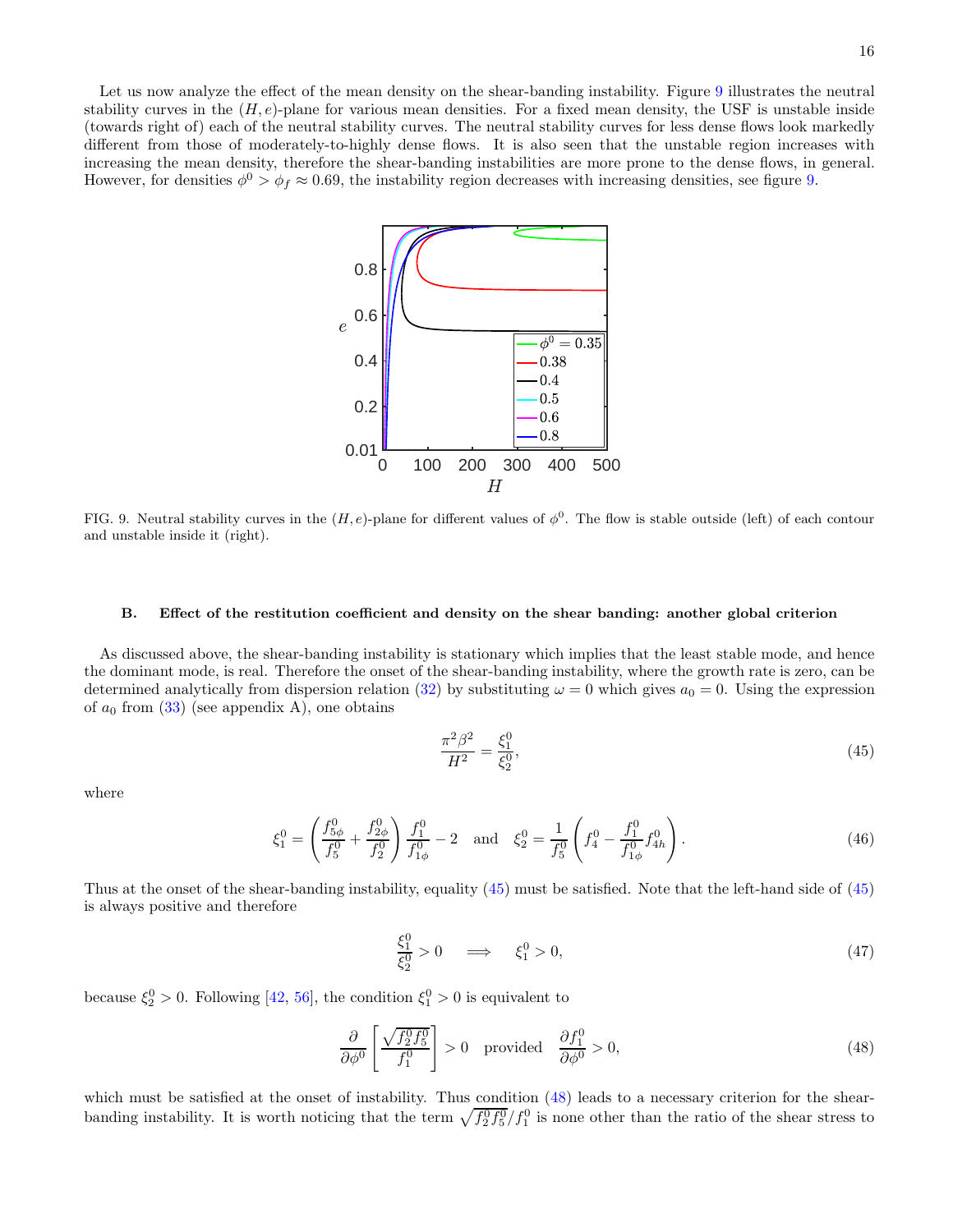the pressure of the USF. This further allows us to express the dynamic friction coefficient, the ratio of sliding force  $F_s$  to normal force  $F_n$ , as

$$
C_f \equiv C_f(\phi^0, e) = \frac{F_s}{F_n} = \frac{\eta^0 u_y^0}{p^0} = \frac{\sqrt{f_2^0 f_5^0}}{f_1^0}.
$$
\n(49)

Here we have used the definition of the base state granular temperature  $T^0 = f_2^0/f_5^0$  and of the base state shear rate  $u_y^0 = 1$ , see Sec. [III A.](#page-6-4) From [\(48\)](#page-15-2) and [\(49\)](#page-16-1), it can be concluded that the existence of the shear-banding instability requires the dynamic friction coefficient  $C_f$  to be an increasing function of mean density  $\phi^0$ , i.e.  $\partial C_f/\partial \phi^0 > 0$ . In other words, the condition for the onset of the shear-banding instability is given by

<span id="page-16-2"></span><span id="page-16-1"></span>
$$
\lim_{\phi^0 \to \phi_{onset}^{0+}} \frac{\partial C_f}{\partial \phi^0} = 0.
$$
\n(50)

Note that condition [\(50\)](#page-16-2) is also a global criterion for the onset of the shear-banding instability as it also does not depend on the spatial positions.

Figure [10](#page-16-3) shows the variation of the dynamic friction coefficient  $C_f$  and its gradient with respect to the mean density  $\phi^0$  for various restitution coefficients. It is seen from figure [10\(](#page-16-3)a) that the dynamic friction coefficient  $C_f$ varies non-monotonically—it first decreases, attains a minimum, and increases thereafter with increasing density. A value of the mean density  $\phi^0$  where  $C_f$  attains its minimum is the same as the onset density  $\phi^0_{onset}$  in figure [8\(](#page-14-1)a) (for corresponding e), which was extracted from the neutral stability curve. Clearly, at  $\phi^0 = \phi_{onset}^0$ , the slope  $\partial C_f / \partial \phi^0$  is zero, see figure  $10(b)$  $10(b)$ .



<span id="page-16-3"></span>FIG. 10. Variation of (a) the dynamic friction coefficient  $C_f$  and (b)  $\partial C_f / \partial \phi^0$  with the mean density for various restitution coefficient e: 0.5 (dotted line), 0.7 (dash-dotted line), 0.9 (dashed line) and 0.95 (solid line).

Similarly to figure [7\(](#page-13-1)b), figure [11](#page-17-0) also depicts the variation of the onset mean density  $\phi_{onset}^0$  with the restitution coefficient calculated using criterion [\(50\)](#page-16-2) (solid line). Clearly, the onset mean density decreases monotonically with increasing e, which implies that the onset of the shear-banding instability in the elastic limit  $(e \rightarrow 1)$  occurs at slightly lower mean density than in the case of restitution coefficient  $e < 1$ . By curve fitting, one can find a functional relationship between  $\phi_{onset}^0$  and e, which reads

<span id="page-16-4"></span>
$$
\phi_{onset}^{0} = \alpha_1 e^3 + \alpha_2 e^2 + \alpha_3 e + \alpha_4,\tag{51}
$$

where  $\alpha_1 = -0.1350$ ,  $\alpha_2 = 0.2144$ ,  $\alpha_3 = -0.2208$  and  $\alpha_4 = 0.4768$ . This implies that criterion [\(50\)](#page-16-2) for the onset of the shear-banding instability is equivalent to relation [\(51\)](#page-16-4).

#### <span id="page-16-0"></span>VI. CONCLUSIONS AND OUTLOOK

In this paper, we have extended a previous study [\[42](#page-19-23)] and investigated the shear-banding instability in an arbitrary inelastic granular shear flow. In particular, we have analyzed the stability of the USF using granular hydrodynamic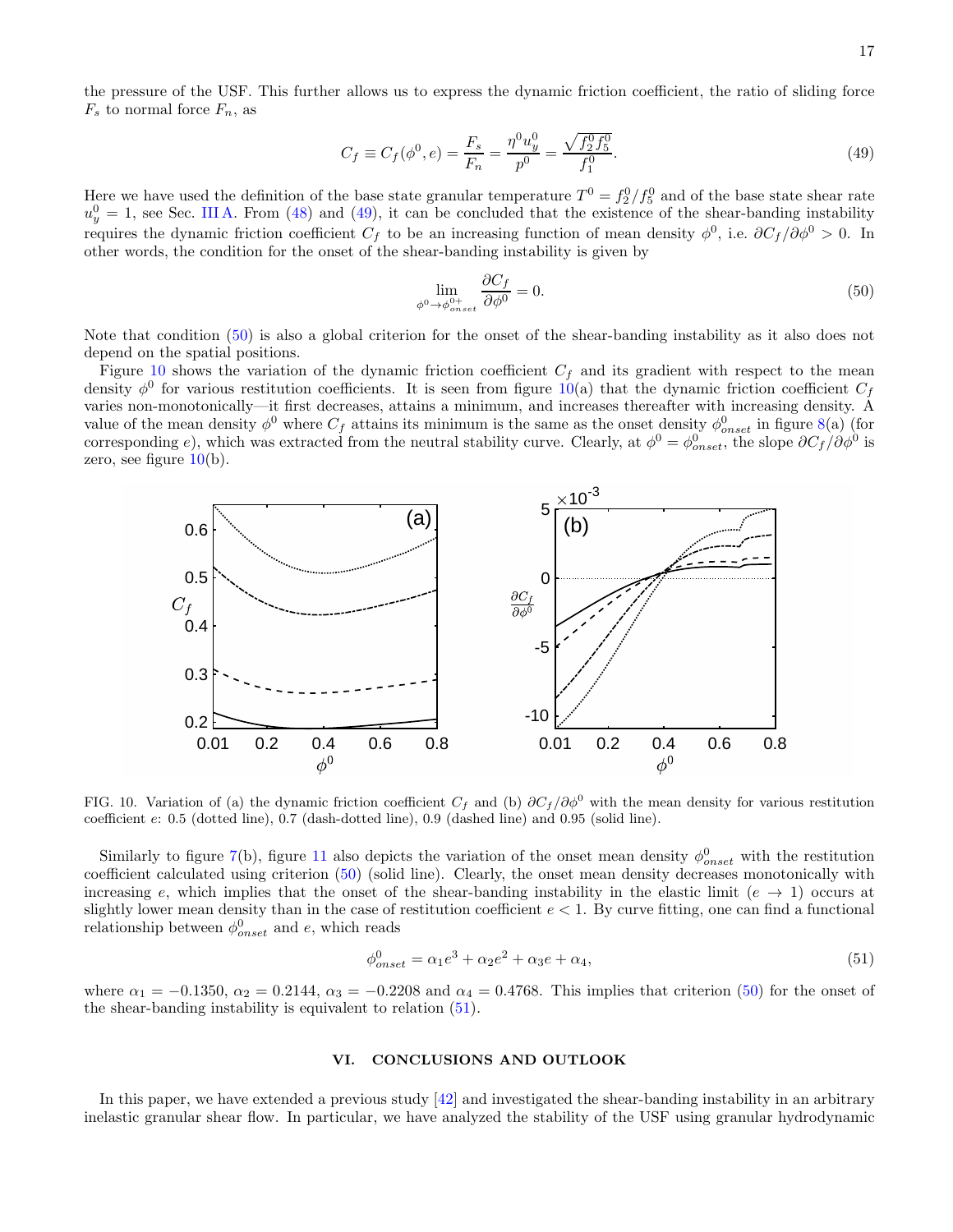

<span id="page-17-0"></span>FIG. 11. Variation of  $\phi_{onset}^0$  with e. The solid lines are the values computed from [\(51\)](#page-16-4) and circles represent the values obtained from criterion [\(50\)](#page-16-2).

equations closed with the Navier–Stokes-level constitutive relations proposed by Garzó & Dufty  $[32]$  and Lutsko  $[44]$ . Two limiting cases of the full GDL model, namely the kinetic limit, which is valid for dilute flows, and the collisional limit have also been discussed. It has been shown that the kinetic limit of the GDL model is able to give correct prediction about the stability of dilute granular shear flows. Surprisingly, the collisional limit alone fails to give meaningful prediction on the instability of dense granular shear flows. Thus we have shown that both the kinetic and collisional mechanisms are important to capture the shear-banding instability in dense granular shear flows correctly. Furthermore, by analyzing the neutral stability curves for various parameters in different planes, we have found that the USF is always stable in the dilute limit and therefore non-uniformity in terms of shear band does not appear in dilute granular flows. In contrast to dilute granular shear flows, moderately-to-highly dense granular shear flows become unstable once the control parameters exceed their critical values.

The influence of the restitution coefficient, channel width and mean density on the shear banding has also been explored. It has been found that the USF is more unstable with: (i) decreasing the restitution coefficient (or increasing the inelasticity) for any fixed mean density and fixed channel width, (ii) increasing the channel width for any fixed mean density and fixed restitution coefficient, and (iii) increasing the mean density (in general) for any fixed channel width and fixed restitution coefficient. These findings all together lead to the fact that the shear banding is more prone to dense flows of highly inelastic particles confined in channels having large channel widths. This fact agrees qualitatively with the simulation results of Conway & Glasser [\[21](#page-19-7)], Conway et al. [\[25](#page-19-12)], who showed that a pseudo one-dimensional cluster appears with increasing the restitution coefficient or with increasing the channel width while fixing the other parameters, and therefore the intensity of the clustering instability can be controlled with these parameters.

In the present study, the onset values of the density and channel width as a function of the restitution coefficient have been assessed. For this, we have defined three parameters: (i)  $\phi_{onset}^0(e)$ , the smallest mean density below which the USF is always stable for all channel widths and above which it is unstable, (ii)  $H_{onset}(e)$ , the critical channel width below which the flow is stable for all mean densities and above which it becomes unstable and (iii)  $e_{onset}(H)$ , the critical restitution coefficient above which the flow is always stable for all mean densities and below which it is unstable. Furthermore, a relation between  $H_{onset}$  and  $e_{onset}$  has been obtained in a power-law form. From this relation, one can easily find the onset channel width for the shear-banding instability at a fixed restitution coefficient and vice versa. This is a global criterion (as it does not depend on spatial locations) for the onset of the shear banding in terms of e and H—the shear banding appears for  $H > H_{onset}(e)$  or for  $e < e_{onset}(H)$ .

It has been found that the onset of the shear-banding instability in granular USF is tied to the increasing dynamic friction coefficient,  $C_f(\phi^0, e) = \eta^0 u_y^0 / p^0$  with  $\eta^0$  and  $p^0$  being the shear viscosity and pressure, respectively, in the USF. In particular, the USF breaks into the dense and dilute regions of low and high shear (shear stress or shear rate) along the gradient direction when the dynamic friction coefficient increases with the mean density. In other words, the USF cannot sustain higher friction with increasing the mean density, and therefore rearranges to a non-uniform shear-banded state of lower dynamic friction. For a fixed restitution coefficient, we have found that the gradient of the dynamic friction coefficient with respect to the mean density takes values from negative to positive and crosses zero at the onset mean density  $\phi_{onset}^0$ . The onset mean density has been found to be a monotonically decreasing function of the restitution coefficient satisfying the cubic polynomial relation [\(51\)](#page-16-4). Consequently, the USF of nearly elastic particles reaches to the onset of the shear-banding instability at a lower mean density as compared to that of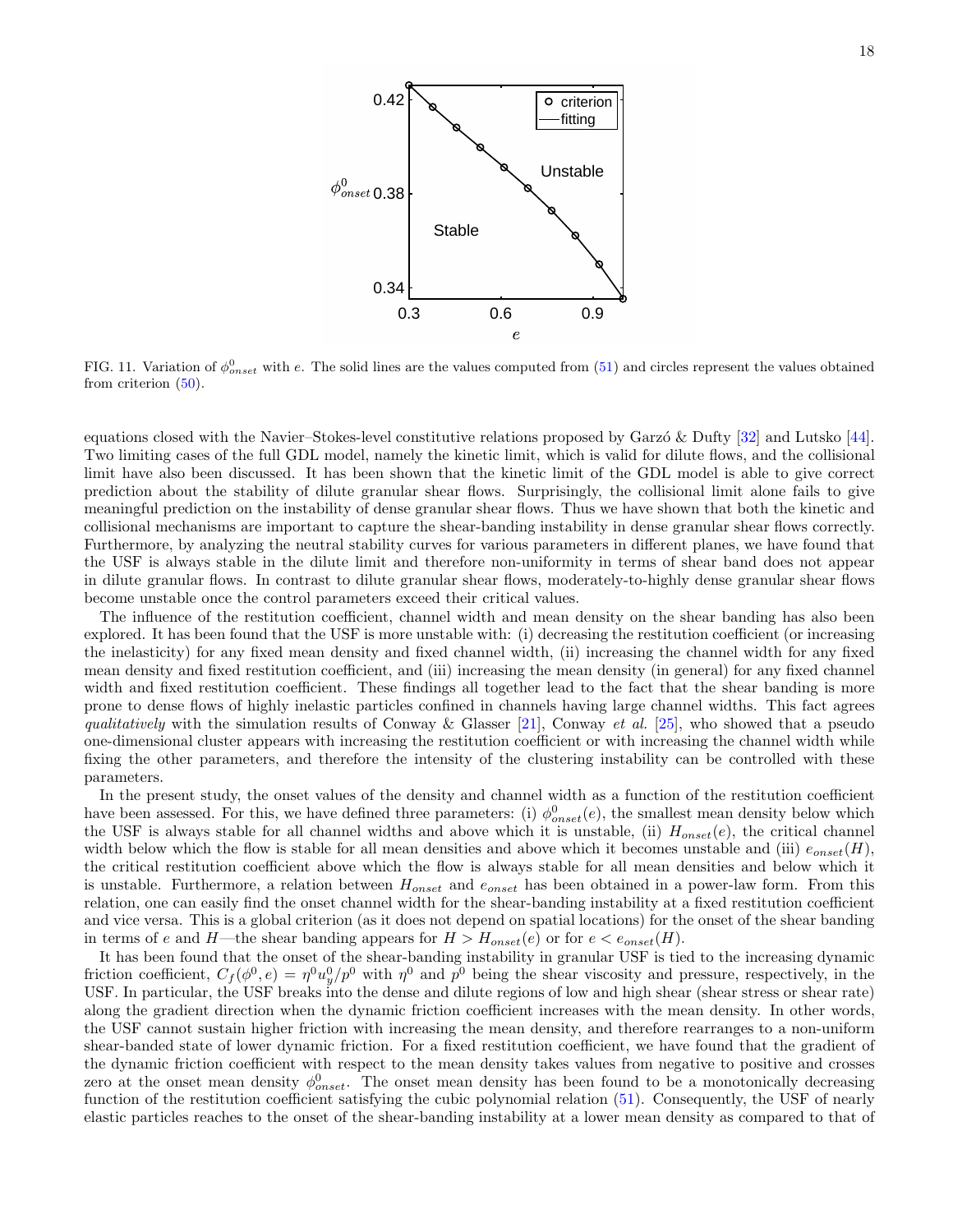relatively more inelastic particles, which is in contrast to  $\left[42\right]$  as the constitutive models employed in  $\left[42\right]$  are valid only for nearly elastic particles. Furthermore, the onset of the shear banding has been found to follow two global criteria relating (i) the channel width and restitution coefficient and (ii) the mean density and restitution coefficient (or the shear viscosity and pressure).

Within the framework of dense granular flows with arbitrary inelasticity, the present work provides the control parameters for the onset of the shear-banding instability. Functional relationships relating the onset parameters have been obtained that enable us to predict the existence of shear bands in a granular shear flow by merely knowing the control parameters. This could also be of much interest from an experimental point of view as the onset of the shear-banding instability becomes completely known from the present work in terms of control parameters. It is important, however, to note that the findings of the present paper are based on the NSF equations closed with the GDL model that neglects the anisotropy of the USF. To incorporate the effect of anisotropy of the USF, the generalized transport coefficients for dense granular flows are required. The linear stability analysis of the USF with the generalized transport coefficients will be a topic of future research. Notwithstanding, the present work paves the way for simulations and experiments on granular shear flows of arbitrarily inelastic particles.

#### ACKNOWLEDGMENT

The authors acknowledge the anonymous reviewers for their valuable suggestions, which significantly improved the paper. PS acknowledges financial support from IIT Madras through the grant MAT/16-17/671/NFSC/PRIY. VKG gratefully acknowledges the financial supports through the MATRICS project MTR/2017/000693 funded by the SERB, India and that through the Commonwealth Rutherford Fellowship.

## <span id="page-18-3"></span>Appendix A: Coefficients in dispersion relation [\(32\)](#page-8-3)

The coefficients  $a_{ij}$  in [\(33\)](#page-8-4) that enters dispersion relation [\(32\)](#page-8-3) are as follows.

$$
a_{30} = \frac{1}{\phi_0} \left( \mathcal{D}_{0,T}^0 - \eta_T^0 \right),
$$
  
\n
$$
a_{32} = \frac{1}{\phi_0} \left( 3\eta_0 + \kappa_0 + \lambda_0 \right) \pi^2 \beta^2,
$$
  
\n
$$
a_{22} = \frac{1}{\phi_0^2} \left[ 2\eta_0 \eta_T^0 + p_0 p_T^0 + \phi_0^2 p_\phi^0 + p_T^0 \mathcal{D}_1^0 + (3\eta_0 + \lambda_0) \left( \mathcal{D}_{0,T}^0 - \eta_T^0 \right) \right] \pi^2 \beta^2,
$$
  
\n
$$
a_{24} = \frac{1}{\phi_0^2} \left[ (3\eta_0 + \lambda_0) \kappa_0 + (2\eta_0 + \lambda_0) \eta_0 \right] \pi^4 \beta^4,
$$
  
\n
$$
a_{12} = \frac{2p_T^0 \eta_0}{\phi_0^2} \pi^2 \beta^2 + \frac{1}{\phi_0} \left[ p_\phi^0 \left( \mathcal{D}_{0,T}^0 - \eta_T^0 \right) - p_T^0 \left( \mathcal{D}_{0,\phi}^0 - \eta_\phi^0 \right) \right] \pi^2 \beta^2,
$$
  
\n
$$
a_{14} = \frac{\eta_0}{\phi_0^3} \left[ (2\eta_0 + \lambda_0) \left( \mathcal{D}_{0,T}^0 + \eta_T^0 \right) + p_0 p_T^0 + p_T^0 \mathcal{D}_1^0 \right] \pi^4 \beta^4 + \frac{1}{\phi_0} \left( p_\phi^0 \kappa_0 + p_\phi^0 \eta_0 - p_T^0 \mu_0 \right) \pi^4 \beta^4,
$$
  
\n
$$
a_{16} = \frac{\eta_0}{\phi_0^3} \left( 2\eta_0 + \lambda_0 \right) \kappa_0 \pi^6 \beta^6,
$$
  
\n
$$
a_{04} = \frac{\eta_0}{\phi_0^2} \left[ p_\phi^0 \left( \mathcal{D}_{0,T}^0 + \eta_T^0 \right) - p_T^0 \left( \mathcal{D}_{0,\phi}^0 + \eta_\phi^0 \right) \right] \pi^4 \beta^4,
$$
  
\n

- <span id="page-18-0"></span>[1] Campbell, C. S. 1990 Rapid granular flows. [Annu. Rev. Fluid Mech.](http://dx.doi.org/10.1146/annurev.fl.22.010190.000421), 22[, 57–90.](http://dx.doi.org/10.1146/annurev.fl.22.010190.000421)
- <span id="page-18-1"></span> $[2]$  Goldhirsch, I. 2003 Rapid granular flows. [Annu. Rev. Fluid Mech.](http://dx.doi.org/10.1146/annurev.fluid.35.101101.161114), 35[, 267–293.](http://dx.doi.org/10.1146/annurev.fluid.35.101101.161114)
- <span id="page-18-2"></span>[3] Jaeger, H. M., Nagel, S. R. & Behringer, R. P. 1996 Granular solids, liquids, and gases. [Rev. Mod. Phys.](http://dx.doi.org/10.1103/RevModPhys.68.1259), 68[, 1259–1273.](http://dx.doi.org/10.1103/RevModPhys.68.1259)
- [4] Ottino, J. M. & Khakhar, D. V. 2000 Mixing and segregation of granular materials. [Annu. Rev. Fluid Mech.](http://dx.doi.org/10.1146/annurev.fluid.32.1.55), 32[, 55–91.](http://dx.doi.org/10.1146/annurev.fluid.32.1.55)
- [5] Aranson, I. S. & Tsimring, L. S. 2006 Patterns and collective behavior in granular media: Theoretical concepts. [Rev. Mod. Phys.](http://dx.doi.org/10.1103/RevModPhys.78.641), 78[, 641–692.](http://dx.doi.org/10.1103/RevModPhys.78.641)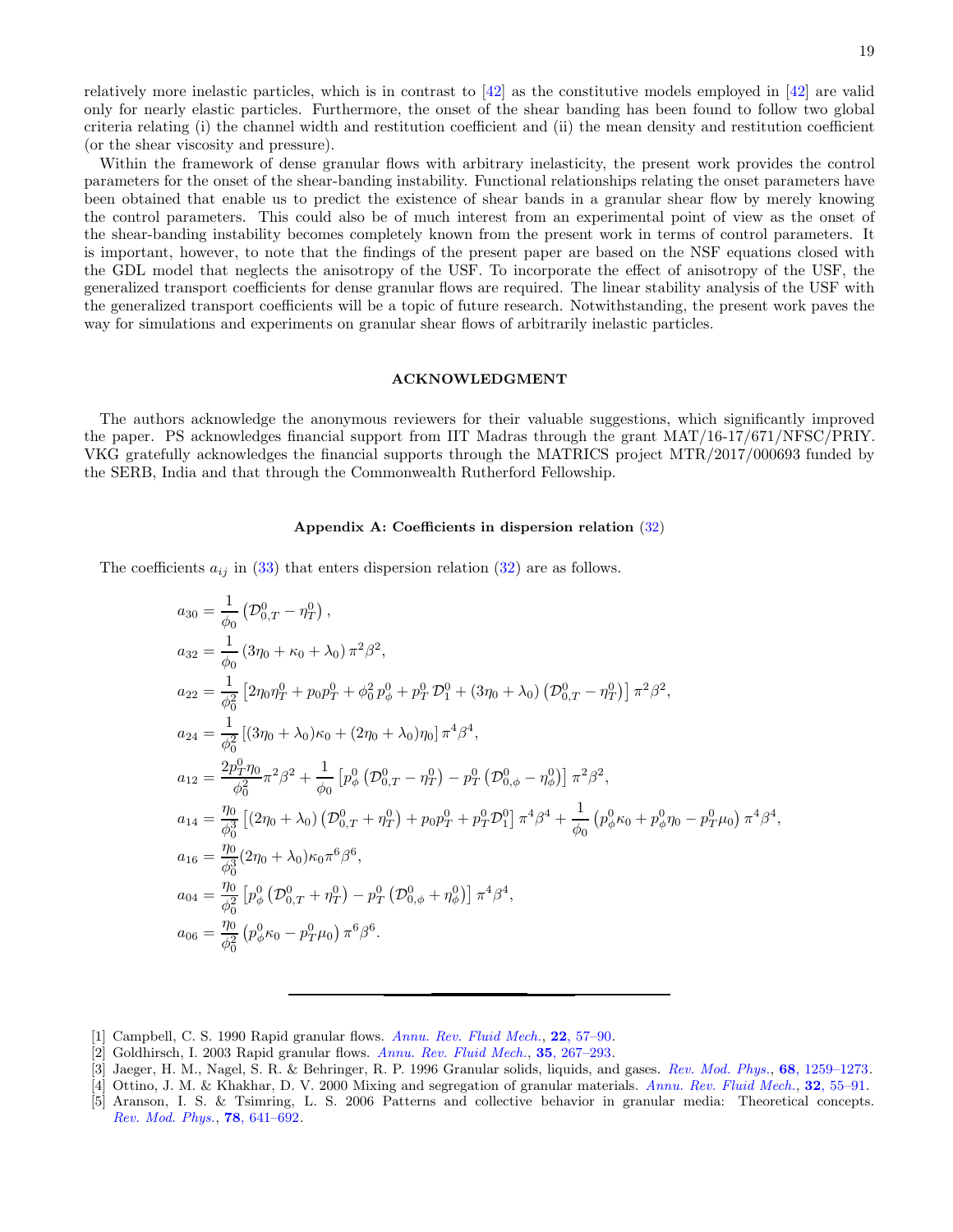- <span id="page-19-0"></span>[6] Alam, M., Chikkadi, V. & Gupta, V. K. 2009 Density waves and the effect of wall roughness in granular Poiseuille flow: Simulation and linear stability. [Eur. Phys. J. ST](http://dx.doi.org/10.1140/epjst/e2010-01195-1), 179, 69-90.
- <span id="page-19-1"></span>Schall, P. & van Hecke, M. 2010 Shear bands in matter with granularity. [Annu. Rev. Fluid Mech.](http://dx.doi.org/10.1146/annurev-fluid-121108-145544), 42[, 67–88.](http://dx.doi.org/10.1146/annurev-fluid-121108-145544)
- <span id="page-19-2"></span>[8] Lun, C. K. K., Savage, S. B., Jeffrey, D. J. & Chepurniy, N. 1984 Kinetic theories for granular flow: inelastic particles in Couette flow and slightly inelastic particles in a general flowfield. [J. Fluid Mech.](http://dx.doi.org/10.1017/S0022112084000586), 140, 223-256.
- <span id="page-19-18"></span>[9] Jenkins, J. T. & Richman, M. W. 1985 Kinetic theory for plane flows of a dense gas of identical, rough, inelastic, circular disks. [Phy. Fluids](http://dx.doi.org/10.1063/1.865302), 28[, 3485–3494.](http://dx.doi.org/10.1063/1.865302)
- <span id="page-19-15"></span>[10] Sela, N. & Goldhirsch, I. 1998 Hydrodynamic equations for rapid flows of smooth inelastic spheres, to Burnett order. [J. Fluid Mech.](http://dx.doi.org/10.1017/S0022112098008660), 361[, 41–74.](http://dx.doi.org/10.1017/S0022112098008660)
- [11] Alam, M. & Luding, S. 2003 First normal stress difference and crystallization in a dense sheared granular fluid. [Phys. Fluids](http://dx.doi.org/10.1063/1.1587723), 15[, 2298–2312.](http://dx.doi.org/10.1063/1.1587723)
- <span id="page-19-6"></span>[12] Khain, E. & Meerson, B. 2006 Shear-induced crystallization of a dense rapid granular flow: Hydrodynamics beyond the melting point. *[Phys. Rev. E](http://dx.doi.org/10.1103/PhysRevE.73.061301)*, **73**[, 061 301.](http://dx.doi.org/10.1103/PhysRevE.73.061301)
- <span id="page-19-10"></span>[13] Shukla, P. & Alam, M. 2009 Landau-type order parameter equation for shearbanding in granular Couette flow. [Phys. Rev. Lett.](http://dx.doi.org/10.1103/PhysRevLett.103.068001), **103**[, 068 001.](http://dx.doi.org/10.1103/PhysRevLett.103.068001)
- [14] Shukla, P. & Alam, M. 2011 Nonlinear stability and patterns in granular plane Couette flow: Hopf and pitchfork bifurca-tions, and evidence for resonance. [J. Fluid Mech.](http://dx.doi.org/10.1017/S002211201000594X), 672, 147-195.
- <span id="page-19-3"></span>[15] Shukla, P. & Alam, M. 2011 Weakly nonlinear theory of shear-banding instability in granular plane Couette flow: analytical solution, comparison with numerics and bifurcation. [J. Fluid Mech.](http://dx.doi.org/10.1017/S0022112010004143),  $666$ ,  $204-253$ .
- <span id="page-19-4"></span>[16] Mandl, G., de Jong, L. N. J. & Maltha, A. 1977 Shear zones in granular material. [Rock Mech.](http://dx.doi.org/10.1007/BF01237876), 9[, 95–144.](http://dx.doi.org/10.1007/BF01237876)
- [17] Veje, C. T., Howell, D. W. & Behringer, R. P. 1999 Kinematics of a two-dimensional granular Couette experiment at the transition to shearing. [Phys. Rev. E](http://dx.doi.org/10.1103/PhysRevE.59.739),  $59$ ,  $739-745$ .
- <span id="page-19-11"></span>[18] Mueth, D. M., Debregeas, G. F., Karczmar, G. S., Eng, P. J., Nagel, S. & Jaeger, H. J. 2000 Signatures of granular microstructure in dense shear flows. *[Nature](http://dx.doi.org/10.1038/35019032)*, **406**[, 385–389.](http://dx.doi.org/10.1038/35019032)
- [19] Viggiani, G., Küntz, M. & Desrues, J. 2001 An experimental investigation of the relationships between grain size distribution and shear banding in sand. In Continuous and Discontinuous Modelling of Cohesive-Frictional Materials (eds. P. A. Vermeer, H. J. Herrmann, S. Luding, W. Ehlers, S. Diebels & E. Ramm), pp. 111–127. Berlin, Heidelberg: Springer Berlin Heidelberg.
- [20] Bocquet, L., Losert, W., Schalk, D., Lubensky, T. C. & Gollub, J. P. 2001 Granular shear flow dynamics and forces: Experiment and continuum theory. [Phys. Rev. E](http://dx.doi.org/10.1103/PhysRevE.65.011307), 65[, 011 307.](http://dx.doi.org/10.1103/PhysRevE.65.011307)
- <span id="page-19-7"></span>[21] Conway, S. L. & Glasser, B. J. 2004 Density waves and coherent structures in granular Couette flows. [Phys. Fluids](http://dx.doi.org/10.1063/1.1637348), 16[, 509–529.](http://dx.doi.org/10.1063/1.1637348)
- [22] Liao, C.-C., Hsiau, S.-S., Li, J.-S. & Tai, C.-H. 2010 The influence of gravity on dynamic properties in sheared granular flows. [Chem. Engg. Sci.](http://dx.doi.org/10.1016/j.ces.2009.12.034), 65[, 2531–2540.](http://dx.doi.org/10.1016/j.ces.2009.12.034)
- <span id="page-19-5"></span>[23] Murdoch, N., Rozitis, B., Green, S. F., de Lophem, T. L., Michel, P. & Losert, W. 2013 Granular shear flow in varying gravitational environments. [Granul. Matt.](http://dx.doi.org/10.1007/s10035-013-0395-y), 15[, 129–137.](http://dx.doi.org/10.1007/s10035-013-0395-y)
- <span id="page-19-8"></span>[24] Alam, M. & Nott, P. R. 1998 Stability of plane Couette flow of a granular material. [J. Fluid Mech.](http://dx.doi.org/10.1017/S002211209800295X), 377[, 99–136.](http://dx.doi.org/10.1017/S002211209800295X)
- <span id="page-19-12"></span>[25] Conway, S. L., Liu, X. & Glasser, B. J. 2006 Instability-induced clustering and segregation in high-shear Couette flows of model granular materials. *[Chem. Engg. Sci.](http://dx.doi.org/10.1016/j.ces.2006.05.049)*, **61**[, 6404–6423.](http://dx.doi.org/10.1016/j.ces.2006.05.049)
- <span id="page-19-27"></span>[26] Khain, E. 2007 Hydrodynamics of fluid-solid coexistence in dense shear granular flow. [Phys. Rev. E](http://dx.doi.org/10.1103/PhysRevE.75.051310), 75[, 051 310.](http://dx.doi.org/10.1103/PhysRevE.75.051310)
- [27] Khain, E. 2009 Bistability and hysteresis in dense shear granular flow. *[Europhys. Lett.](http://dx.doi.org/10.1209/0295-5075/87/14001)*,  $87$ ,  $14\,001$ .
- <span id="page-19-9"></span>[28] Berzi, D. & Jenkins, J. T. 2015 Inertial shear bands in granular materials. *[Phys. Fluids](http://dx.doi.org/10.1063/1.4914920)*, 27[\(3\), 033 303.](http://dx.doi.org/10.1063/1.4914920)
- <span id="page-19-13"></span>[29] Fielding, S. M. 2007 Complex dynamics of shear banded flows. [Soft Matter](http://dx.doi.org/10.1039/B707980J), 3[, 1262.](http://dx.doi.org/10.1039/B707980J)
- <span id="page-19-14"></span>[30] Dhont, J. K. G. & Briels, W. J. 2008 Gradient and vorticity banding. *[Rheol. Acta](http://dx.doi.org/10.1007/s00397-007-0245-0)*, 47[, 257–281.](http://dx.doi.org/10.1007/s00397-007-0245-0)
- <span id="page-19-16"></span>[31] Brey, J. J., Dufty, J. W., Kim, C. S. & Santos, A. 1998 Hydrodynamics for granular flow at low density. *[Phys. Rev. E](http://dx.doi.org/10.1103/PhysRevE.58.4638)*, 58[, 4638–4653.](http://dx.doi.org/10.1103/PhysRevE.58.4638)
- <span id="page-19-24"></span>[32] Garzó, V. & Dufty, J. W. 1999 Dense fluid transport for inelastic hard spheres. [Phys. Rev. E](http://dx.doi.org/10.1103/PhysRevE.59.5895), 59[, 5895–5911.](http://dx.doi.org/10.1103/PhysRevE.59.5895)
- <span id="page-19-25"></span>[33] Brilliantov, N. & Pöschel, T. 2004 Kinetic Theory of Granular Gases. Oxford University Press.
- <span id="page-19-17"></span>[34] Gupta, V. K. 2011 Kinetic theory and Burnett order constitutive relations for a smooth granular gas. Master's thesis, JNCASR, Bengaluru, India.
- <span id="page-19-19"></span>[35] Jenkins, J. T. & Richman, M. W. 1985 Grad's 13-moment system for a dense gas of inelastic spheres. [Arch. Ration. Mech. Anal.](http://dx.doi.org/10.1007/BF00250919), 87, 355-377.
- [36] Kremer, G. M. & Marques Jr., W. 2011 Fourteen moment theory for granular gases. [Kinet. Relat. Models](http://dx.doi.org/10.3934/krm.2011.4.317), 4[, 317–331.](http://dx.doi.org/10.3934/krm.2011.4.317)
- <span id="page-19-26"></span>[37] Garzó, V. 2013 Grad's moment method for a granular fluid at moderate densities: Navier-Stokes transport coefficients. [Phys. Fluids](http://dx.doi.org/10.1063/1.4798824), 25[, 043301.](http://dx.doi.org/10.1063/1.4798824)
- [38] Gupta, V. K. & Shukla, P. 2017 Grad-type fourteen-moment theory for dilute granular gases. *[Indian Acad. Sci. Conf. Ser.](http://dx.doi.org/10.29195/iascs.01.01.0005)*, 1[, 133–143.](http://dx.doi.org/10.29195/iascs.01.01.0005)
- <span id="page-19-20"></span>[39] Gupta, V. K., Shukla, P. & Torrilhon, M. 2018 Higher-order moment theories for dilute granular gases of smooth hard spheres. *[J. Fluid Mech.](http://dx.doi.org/10.1017/jfm.2017.806)*, **836**, 451-501.
- <span id="page-19-21"></span>[40] Bizon, C., Shattuck, M. D., Swift, J. B. & Swinney, H. L. 1999 Transport coefficients for granular media from molecular dynamics simulations. [Phys. Rev. E](http://dx.doi.org/10.1103/PhysRevE.60.4340),  $60$ ,  $4340-4351$ .
- <span id="page-19-22"></span>[41] Rericha, E. C., Bizon, C., Shattuck, M. D. & Swinney, H. L. 2001 Shocks in supersonic sand. [Phys. Rev. Lett.](http://dx.doi.org/10.1103/PhysRevLett.88.014302), 88[, 014 302.](http://dx.doi.org/10.1103/PhysRevLett.88.014302)
- <span id="page-19-23"></span>[42] Alam, M., Shukla, P. & Luding, S. 2008 Universality of shear-banding instability and crystallization in sheared granular fluid. *[J. Fluid Mech.](http://dx.doi.org/10.1017/S0022112008003832)*, **615**, 293-321.